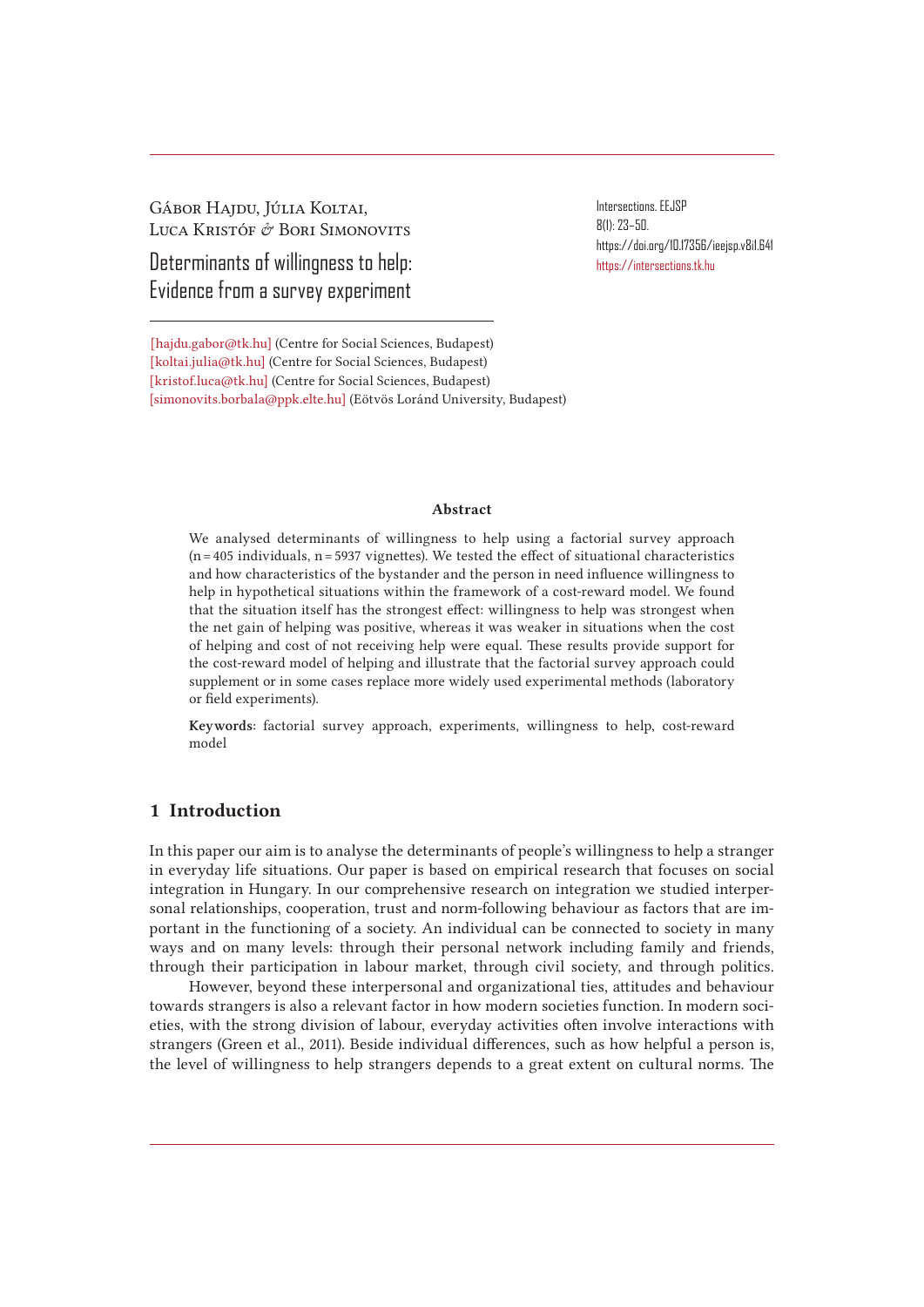issue of trusting a stranger or helping someone who belongs to a different social group is an important aspect of social cohesion. In a socially cohesive society, people take some responsibility for each other, even if they do not share any personal links (Wickham, 2017).

Willingness to help across group boundaries is an important aspect of the study of social cohesion. Class, gender, ethnicity, and religious affiliation have received a lot of attention in the literature (Jenson et al., 2010; Schiefer & van der Noll, 2017), although there is an explicit claim that studying social cohesion should also cover minorities (Jenson et al., 2010; Tolsma & van der Meer, 2017).

Willingness to help strangers is generally studied in lab and field experiments in social psychology (see Eagly & Crowley, 1986; Gneezy et al., 2012; Saucier et al., 2005). Our research is based on a nationally representative factorial (vignette) survey in which we used hypothetical everyday situations to test respondents' willingness to help a stranger.

We tested how different situational characteristics affect levels of willingness to help, and what social characteristics of the helper and of the person in need influence this. We analysed the situations within the framework of a cost-reward model (Dovidio, 1984; Piliavin et al., 1981). Our paper has an additional methodological aim as well: we seek to expand our knowledge by using the factorial survey approach instead of the usual laboratory or field experiments. Although the factorial survey approach has rarely been used for analysing social behaviour, particularly in the literature on helping, it is designed to measure social judgements (Rossi & Anderson, 1982). With the factorial survey approach, we have been able to use extensive and representative survey data in Hungary, which allow for greater external validity and have more statistical power (Highhouse & Gillespie, 2008; Peterson, 2001; Schram, 2005).

This paper is structured as follows: first, we outline the theoretical background of the study – i.e., give a short introduction to the factorial survey approach, and a brief summary of literature on willingness to help. Then, in Section 3, we describe how we designed our factorial survey, the data, and the empirical strategy. In Section 4 we present the results of the data analysis, followed by a discussion of our main findings, the limitations of our study, and concluding remarks (Section 5).

## 2 Theoretical background

#### 2.1 Aspects of social cohesion

Most scholars agree that social cohesion is a multidimensional phenomenon (Chan et al., 2006; Fonseca et al., 2019; Schiefer & van der Noll, 2017). It is also very closely related to the concepts of social integration, social capital, and solidarity (Schiefer & van der Noll, 2017)). Classical sociological references to social cohesion stem from Durkheim's concept of organic solidarity, which is derived from the division of labour (Durkheim, 2013). Studies on social cohesion also often cite Granovetter's thesis (Granovetter, 1973) according to which tightly bonded small social groups are connected via bridges of weak ties, forming a wider social network in society. Based on these traditions, several definitions of social cohesion have emerged in the social sciences. Many of them are rather broad (Fonseca et al., 2019) and include diverse concepts such as social equality, trust, welfare, and shared norms and values (Schiefer & van der Noll, 2017).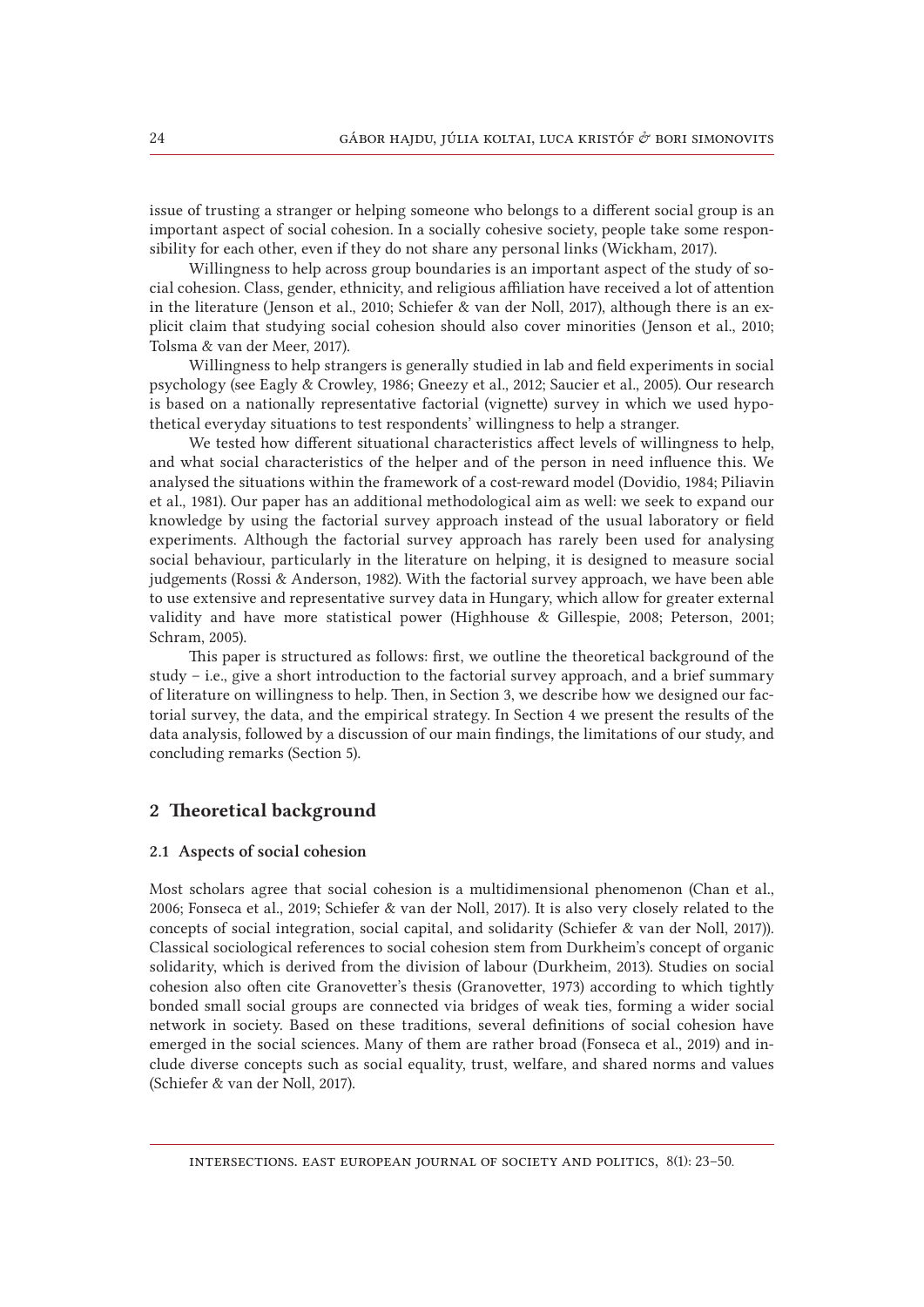However, for the purpose of our empirical research we needed a narrower definition of social cohesion. Chan and his co-authors offer a detailed yet coherent and analytical definition of social cohesiveness based on general altruism (such as trust and willingness to help and to cooperate with those outside one's primary network), common identity, or a sense of belonging: 'Social cohesion is a state of affairs concerning both the vertical and horizontal interactions of society as characterized by a set of attitudes and norms that includes trust, a sense of belonging and the willingness to participate and help, as well as their behavioural manifestations' (Chan et al., 2006).

Chan et al. (2006) describe the aspects of social cohesion using a two-by-two framework (see p. 294, Table 3). They argue that social cohesion has a subjective as well as an objective component: while the subjective component is people's state of mind, the objective one refers to behavioural manifestations. Social cohesion has horizontal and vertical dimensions as well. The horizontal dimension refers to cohesion *within* civil society, while the vertical dimension refers to the links formulated *between* the state and its citizens.

Our research covers the horizontal and subjective part of this social cohesion scheme, as we analyse willingness to cooperate and help fellow citizens, including people from 'other' social groups.

#### 2.2 Willingness to help

In this subsection, we review the literature on the most important determinants of willingness to help a stranger.

Helping a fellow citizen is an altruistic act; i.e., there is no regard to any benefit in a one-off situation with a stranger. This type of situation is sometimes called bystander-intervention, and it has attracted wide interest in the social science literature.

According to a study by Latané and Darley (1970), a potential helper must undertake the following five consecutive steps to assist the target of help: they should (1) notice the need for help, (2) be able to identify it as such, (3) take responsibility for the action, (4) decide on a way to help, and (5) weigh perceived costs and risks.

The underlying motives for help patterns depend to a large extent on situational characteristics and on the interpersonal relationship between the potential helper and the target. Saucier et al. (2005) suggest considering the following characteristics of helping situations:

- 1. The time it would take to help
- 2. The effort one would need to expend
- 3. The financial costs of helping
- 4. Difficulty: how difficult it would be to help successfully
- 5. The perceived risks related to the act of helping (the presumed risk one would take by helping)
- 6. The perceived emergency level of the situation
- 7. Perceived ambiguity about whether the target actually needs help
- 8. The perceived distance between the helper and the target

According to Saucier et al. (2005), it is more justifiable to withhold help if the risks are perceived to be high, if giving help appears to be costly (would take a lot of time, require a great deal of effort, or cost a significant amount of money to help, or the target is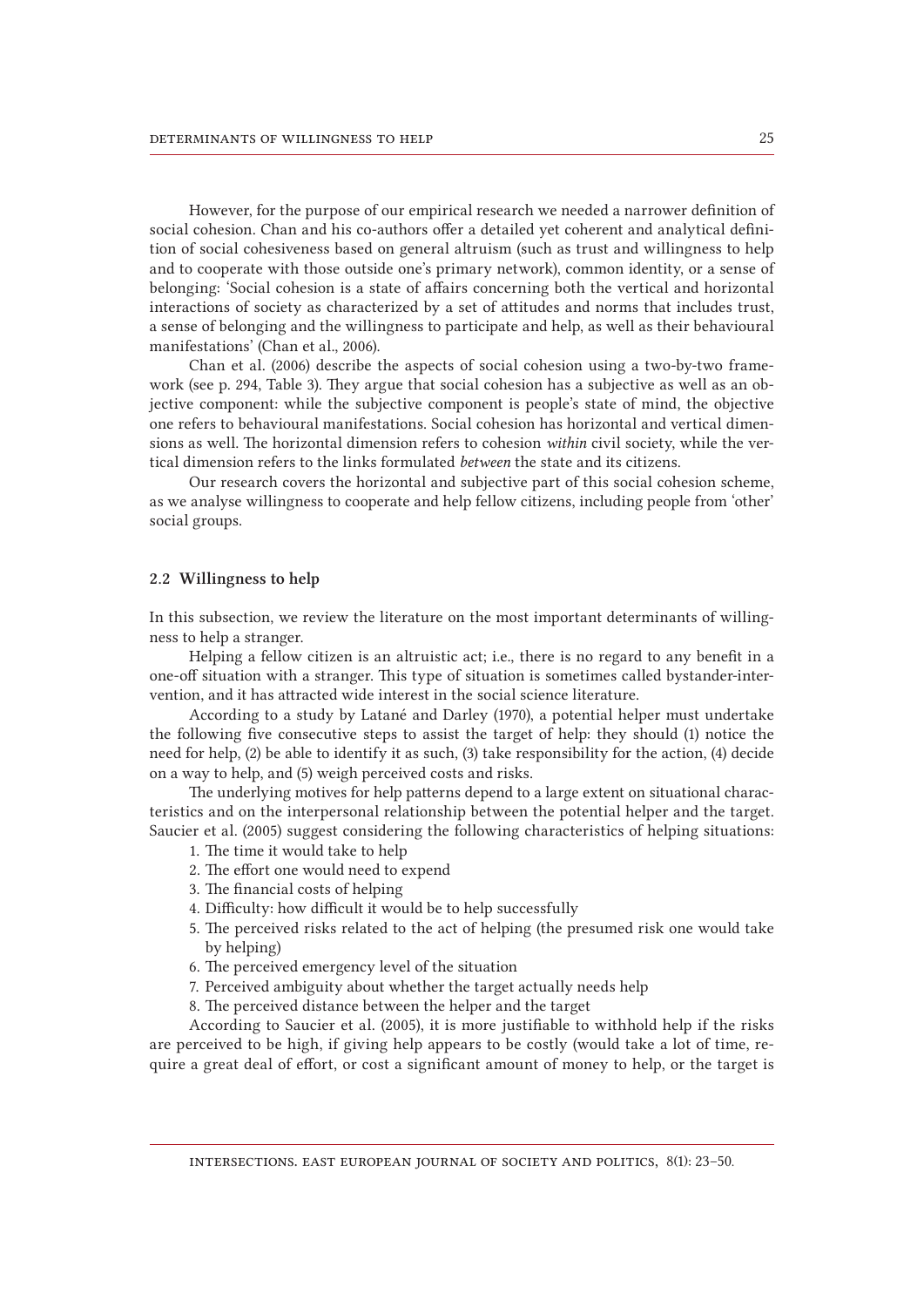far away from the potential helper), if the level of emergency is perceived to be low, or if there appears to be a high degree of ambiguity about the actual need for help.

At the interpersonal level, personalised and generalised trust appears to be crucial when cross-racial or interethnic interactions are examined. Attributional mechanisms also play an important role in the decision-making process (i.e., the perception of whether the person in need of help is deserving of it, see also Heider, 1958).

Probably the most influential model on bystander intervention is the cost-reward model (Dovidio, 1984; Piliavin et al., 1981). According to this model, another person's distress causes psychological distress to us, and the act of helping decreases this distress. Meanwhile, potential helpers' willingness to help is based on a kind of cost-reward calculation. They consider their own personal cost and the direct cost of helping (time, money, effort, or the violation of personal safety), and they also consider the costs of not helping (guilt, and the empathyrelated cost of the recipient not receiving help). According to this model, willingness to help depends on these two factors; potential helpers will choose the option with the lowest net cost (for possible outcomes, see Table 1).

| The cost<br>of helping | The cost of not helping                      |                                                                                       |  |  |  |  |  |  |
|------------------------|----------------------------------------------|---------------------------------------------------------------------------------------|--|--|--|--|--|--|
|                        | Low                                          | High                                                                                  |  |  |  |  |  |  |
| Low                    | Social norms or helpers' personality decides | High probability of helping                                                           |  |  |  |  |  |  |
| High                   | Low probability of helping                   | Reframing of the situation (avoidance,<br>reinterpretation as low cost of the victim) |  |  |  |  |  |  |

Table 1 The arousal: cost-reward model

*Note:* Based on Dovidio (1984), Piliavin et al. (1981).

Of the two kinds of cost, it is the cost of helping which is more important: the cost of not helping plays a secondary role (Piliavin et al., 1981). Empirical studies based on this model have confirmed the hypothesis that the higher the cost of helping, the lower the rate of help-giving (Dovidio et al., 1991). In empirical studies, the cost of not helping is usually simplified to mean the cost of the victim not receiving help. If the cost of helping and the cost of not receiving help were both high, the rate of helping is low. In these kinds of situations, people tend to reframe the situation in order to decrease the costs of not helping (i.e., claiming the victim is not really in need or they could not really help). Another possibility is to decrease the cost of helping – for example, by summoning others to help.

The cost-reward model has been empirically tested in various experimental studies (e.g., Dovidio et al., 1991; Schroeder et al., 1995, Fischer et al., 2006; Piliavin et al., 1975). In a meta-analysis, Saucier et al. (2005) found that in situations when the cost of helping was higher, less help was given – as predicted by the cost-reward model.

Using survey methodology, Jenkins and Nickerson (2017) found that students who interpreted a bullying situation as an 'emergency' (i.e., a situation associated with a high cost for not receiving help) were more likely to defend others. Brewster and Tucker (2016), using a factorial research design, found that a time constraint (being late for class), similar to a situation associated with a high cost of helping, had no effect on the likelihood of helping.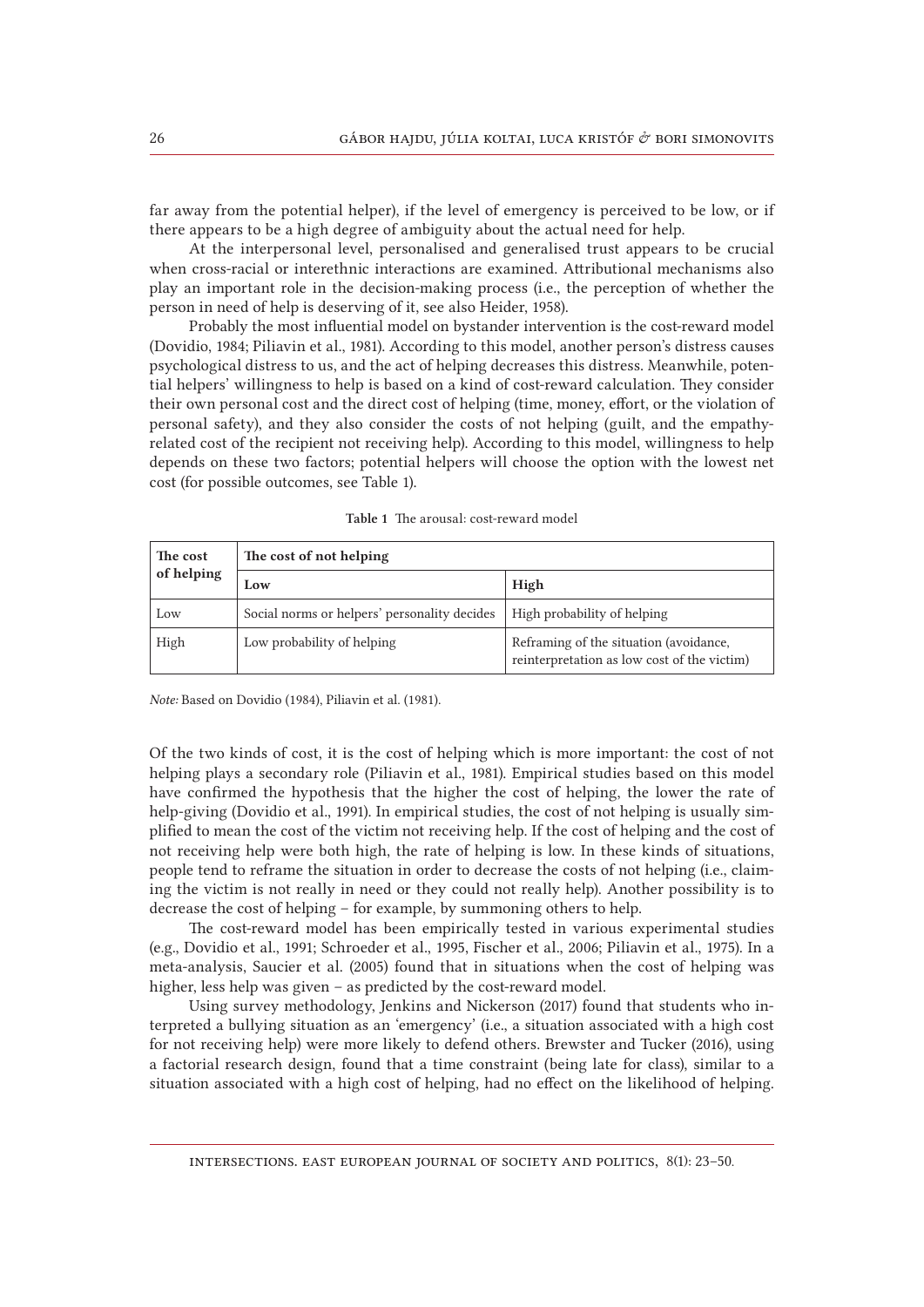Fritzsche et al. (2000) used within-subject design and the factorial survey approach in a study similar to ours. They analysed the motives behind helping a friend. Their results support the cost-reward model as they found that willingness to help was less in situations when the cost of helping was low and the cost of not helping was high. It is not only the situation itself that determines the willingness to help strangers. The social characteristics of a person in need affect the level of altruistic help, either increasing or decreasing the cost of helping.

*Gender.* A meta-analysis of gender differences (Eagly & Crowley, 1986) – based on 99 empirical studies from the United States and Canada carried out in the 1970s and 80s – revealed that men are more helpful than women and women are more likely than men to receive help; however, gender differences in helping were extremely inconsistent across studies. The highly variable degree to which gender affected helping behaviour is not that surprising from the perspective of social roles: helping behaviour is embedded in social norms and there are certain norms associated with being 'helpful' for male and female members of society (Eagly & Crowley, 1986).

*Racial background.* Perhaps the most studied aspect of bystander intervention is cross-racial help. Shared identity plays an important role in individual helping decisions. Members of the same social groups may show a higher willingness to help each other (in-group preferences, in-group favouritism) (Sober & Wilson, 1999). This is particularly true in cross-racial relationships where ethnic minorities are treated as out-groups and hence less trusted (Gaertner & Bickman, 1971). A meta-analysis was provided by Saucier et al. (2005) to assess racial differences in helping behaviour. The analysis of the 48 empirical studies conducted since the early 1970s shows significant discrimination against black people in helping studies. The authors also conclude that discrimination against black people was more likely when potential helpers could rationalize their decisions not to help using reasons other than race (e.g., helping would require too much effort in terms of time).

In a recent empirical study based on a large-scale controlled field experiment (analysing 3000 interactions) helping situations were examined in order to test racial, gender and age-based discrimination in US informal markets (Gneezy et al., 2012). The situations were quite similar to those used in our factorial survey (e.g., asking for directions in the street, or dropping a pen or a key). The statistically significant findings show that young white females were most likely to receive help, while young black males were least likely to receive the required help in all the situations which were tested.

*Social status and deprivation.* A recent series of studies (Piff et al., 2012; 2010) showed that lower-class individuals are more generous, charitable, trusting, and helpful. Kraus and Callaghan (2016) also claimed that higher status correlates with lower levels of prosocial behaviour. However, a study by Korndörfer et al. (2015) found that in representative samples people belonging to higher social classes tended to be more helpful in economic games involving interacting with strangers. According to the findings of Van Doesum et al. (2017), higher status elicits less prosocial behaviour: higher-class people are less helped, while the social status of the helper does not affect helping behaviour. Similarly, Callan et al. (2017) found no effect of socio-economic status in itself, although higher subjective status negatively affected prosocial behaviour. In the same study, people with a stronger perception of personal relative deprivation (a feeling that they are worse off than similar others) were less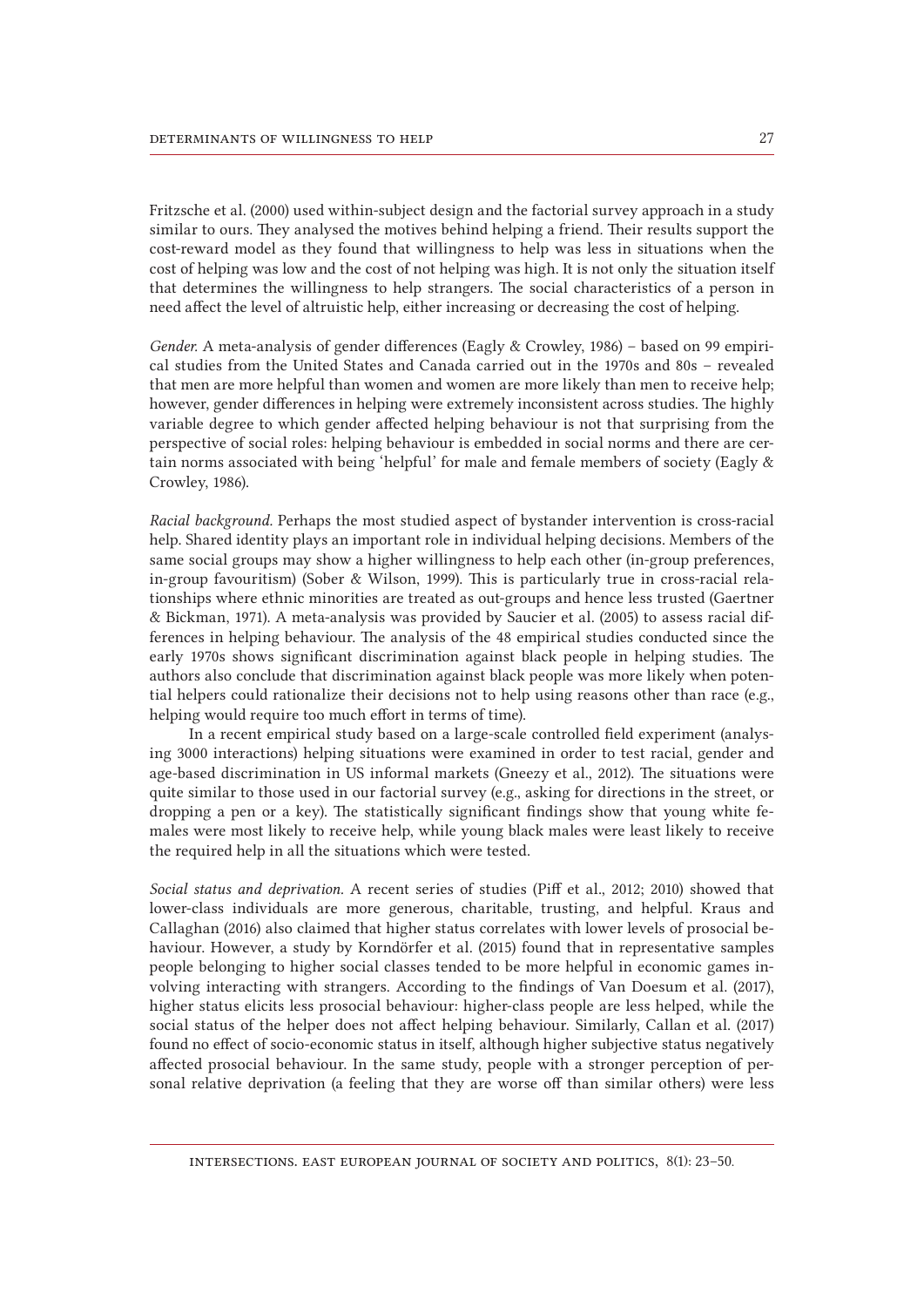inclined to help others. Social exclusion also decreases prosocial behaviour, according to a lab experiment (Nettle et al., 2011). In contrast, the findings of a recent field experiment suggest that there is no difference between deprived and non-deprived neighbourhoods with regard to helping a stranger in the street (Nettle et al., 2011).

*Trust.* Empirical findings on the relationship between generalised trust and prosocial behaviour are also not equivocal. Certain authors state that generalised trust is necessary for prosocial behaviour (e.g., Irwin, 2009) and is associated with giving (Kolm & Ythier, 2006), while other authors were not able to find any or only found a weak connection between generalised trust and prosocial behaviour in their experiments (Cadenhead & Richman, 1996; Dohmen et al., 2008). However, in a recent comparative 'dropped-wallet' experiment carried out in 40 countries with 17,000 wallets, the best predictor of wallet-reporting rates was the level of generalized trust in the given country (Cohn et al., 2019).

*Education.* Somewhat contrasting with the aforementioned factors, the effect of education is more unambiguous: there is a wide range of prosocial behaviours (volunteering, blood donation, charity) for which researchers have found a positive correlation with level of education (Bekkers, 2005; Brooks, 2005; Healy, 2000).

#### 2.3 Research questions

Based on the theoretical framework presented above, our research questions were as follows:

- 1. Are helpers' considerations with regard to the cost of helping and the cost of not receiving help in line with the cost-reward model?
- 2. What are the characteristics of the situations that influence willingness to help?
- 3. What are the characteristics of the a) bystander, and b) the person in need (the target) that influence willingness to help?
- 4. Is it the situational characteristics that matter more or the personal characteristics of the target/helper?

## 3 Data and methods

#### 3.1 The factorial survey approach to assessing social behaviour

The most important aspect of factorial surveys is that respondents are presented with randomly varied hypothetical situations or social objects (fictive descriptions), also called vignettes, and asked to evaluate these situations or social objects. The vignettes represent different combinations of situational characteristics (i.e., different values of various variables). These characteristics (experimental stimuli) are deemed relevant to the evaluation and to the decision. Since the characteristics are randomly varied, the factorial survey approach is similar to the experimental approach; this is why the result can be described as a quasi-experiment (Wallander, 2009), although this method also retains the strength of surveys in terms of reliability and external validity (Hox et al., 1991; Lauder, 2002).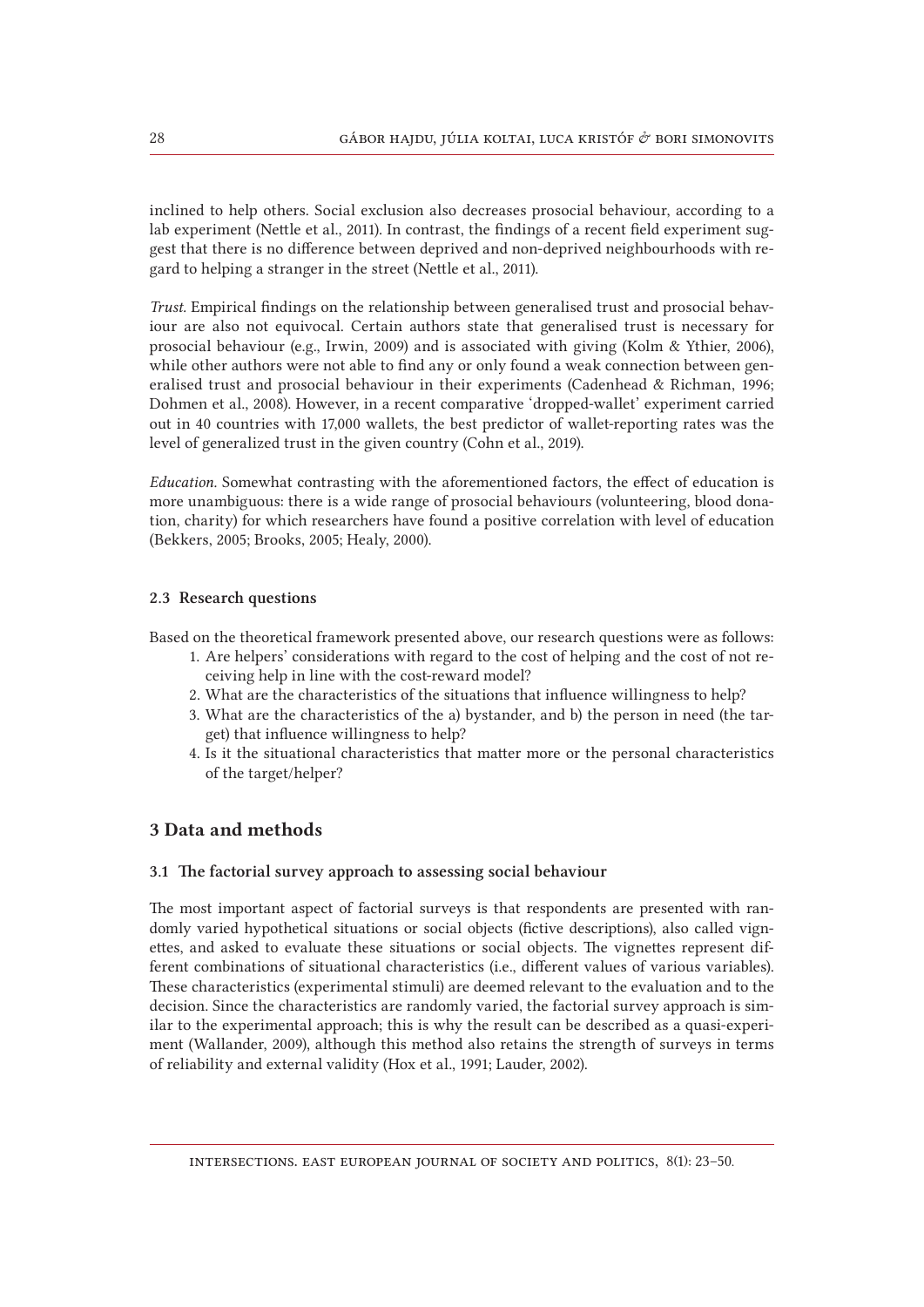Factorial surveys are becoming increasingly common in the social sciences (Auspurg & Hinz, 2015; Hox et al., 1991; Jasso, 2006); however, they are still relatively rarely used, which might be explained by the fact that most of the textbooks on research methods for the social sciences do not include them (Wallander, 2009). Factorial surveys were first used in the 1970s (Jasso, 1978; Rossi, 1979); later they were improved upon, and the method of analysis was developed for use with more complex data (Auspurg & Hinz, 2015; Hox et al., 1991; Jasso, 2006).

Compared to classical experiments, factorial surveys allow researchers to use more extensive and representative survey data which provide better external validity and more statistical power (Highhouse & Gillespie, 2008; Ioannidis, 2005; Maxwell, 2004; Peterson, 2001; Schram, 2005). The survey method itself also lets researchers collect detailed information not only about respondents' socio-demographic characteristics, but also about their attitudes and values. Furthermore, the larger sample size makes it possible to dissociate the effects of several stimuli (not only one) in the analysis using multilevel models (Auspurg & Hinz, 2015; Hox et al., 1991; Wallander, 2009). Consequently, the effects of several variables can be estimated in the same model. There are three key additional advantages that these surveys have over social surveys (Alexander & Becker, 1978; Lauder, 2002; Rossi & Anderson, 1982; Wallander, 2009). The situations portrayed in factorial surveys are closer to real life than abstract questions in standard social surveys, making the method appropriate when researchers study the determinants of individual judgements. Using this approach, instead of analysing associations between variables, the effect of the analysed characteristics can be estimated. Last, the answers might be less exposed to social desirability bias since respondents are not directly asked about the determinants of their decisions.

#### 3.2 Design of the factorial survey

In the questionnaire, we showed the respondents hypothetical situations in which a stranger asks for help and asked them to rate their willingness to help in these situations. We chose everyday situations that are familiar to the respondents and/or situations in which they would be able to imagine how they would act. Our second selection criterion was whether the situation fits with the cost-reward model. We chose situations associated with different levels of cost for helping and not receiving help.

The situations were as follows:

- 1. … a stranger asks for directions on the street. Would you help them?
- 2. … a stranger does not notice that they have dropped their wallet in the street. Would you warn them?
- 3. … a stranger loses their ID card. You find it. Would you go to the police station to leave it there?
- 4. … a stranger becomes ill on the street right next to you. Would you wait 60 minutes for the ambulance with them?
- 5. … you are waiting at the doctor's office when a stranger arrives. They ask you to let them in before you because they only need a prescription. Would you do this?
- 6. … you witness a traffic accident. The victim of the accident asks you to give eyewitness testimony in court. You would have to go to court twice the following month. Would you do it?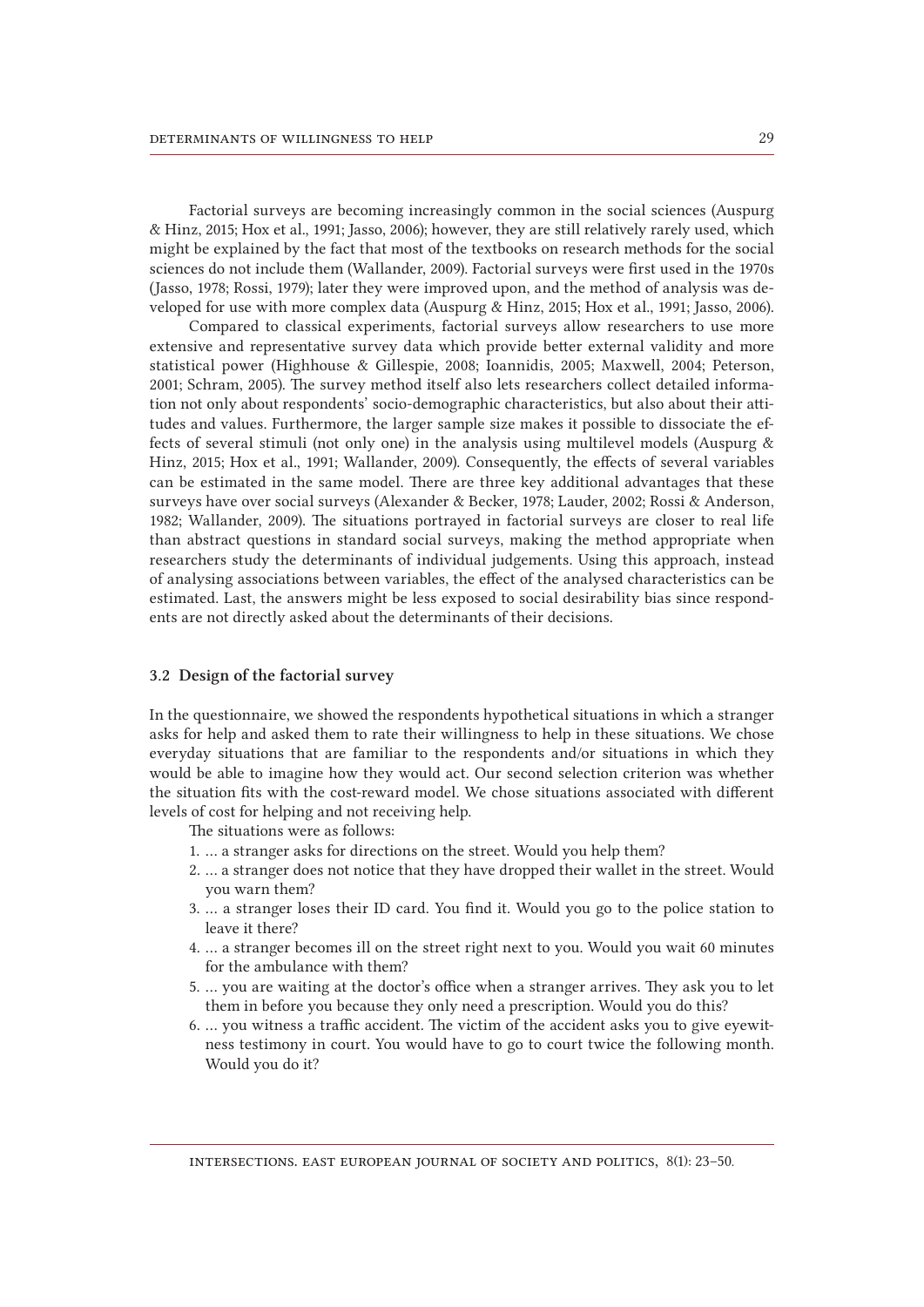- 7. … in the street, a stranger asks you to change a banknote for them into coins. Would you do it?
- 8. … a stranger approaches you in the street. They say that their mobile phone is not working, and ask you to make a short but very important phone call for them. Would you do it?

Table 2 summarizes the cost of helping and cost to the target in the eight situations. We assigned low, medium, and high costs to the eight situations based on the results of a survey in which university students and researchers  $(n=49)$  evaluated the cost of helping and cost to the target.<sup>1</sup> The cost of helping is perceived to be low in the first four situations (giving directions, warning about a dropped wallet, changing the banknote, and letting someone in line at the doctor's office), where only a few seconds or a couple of minutes (and basically no effort) are required to help the target. The perceived cost is somewhat higher in three situations (lost ID card, mobile phone call, and waiting for the ambulance) when the potential helper needs to invest more time and money, and/or needs to actively do something in order to help. The perceived cost is highest in the last situation when the potential helper needs to invest the most time and effort (go to court twice).

The cost of not receiving help is perceived to be low in two situations (changing the banknote and the doctor's office). It is perceived to be very high in four situations when there is a possibility of losing both money and time (dropped wallet, lost ID card, testimony) or a possibility of health consequences (need for an ambulance). In the remaining two situations (directions, mobile phone call), the level of perceived cost is somewhere between the former two since potential losses appear to be smaller. In summary, the perceived cost of helping and not receiving help varied sufficiently for us to test whether the cost-reward model is able to explain levels of willingness to help.

It is worth noting that there is no difference between the level of the two costs in four situations (doctor's office, changing the banknote, mobile phone call, testimony), whereas in the other four situations the cost of not receiving help is higher than the cost of helping – i.e., there is theoretically a net gain associated with helping.<sup>2</sup>

In addition to the eight situations, the basic socio-demographic characteristics of the stranger in need of help (gender, age, occupation, ethnicity, and residence) were also randomly varied. These characteristics are summarised in Table 3. The minimum and maximum values of the variables were based on low and high values of the given characteristic in real life in order to provide sufficiently broad ranges. The hypothetical stranger might be male or female, and with regard to age either 20, 32, 41, 53 or 62 years old. In terms of their occupations, we included the following jobs: lawyer, high school teacher, administrator, waiter, postman, and cleaner; we did this in order to represent both more and less prestigious jobs.3

 $1$  Respondents were sociology students from two universities and researchers from a research institute. We asked participants to evaluate the cost (in terms of money, time, and effort) of helping and the cost (in terms of money, time, and effort) for the target in the eight situations using an 11-point scale where 0 means no costs and 10 means very high cost. We categorized the cost as low when the mean cost was 0–4 points, as medium when the mean cost was 4–6 points, and as high when the mean cost was 6–10 points.

<sup>&</sup>lt;sup>2</sup> Whereas the average difference between the two costs (target's – helper's) was 0.47 points on the 11-point scale in the four situations labelled 'no difference,' it was 4.34 points in the four situations where the cost of not receiving help was higher.

<sup>3</sup> The social prestige of the occupations was taken from the *Standard International Occupational Prestige Scale* (SIOPS) (Ganzeboom & Treiman, 1996).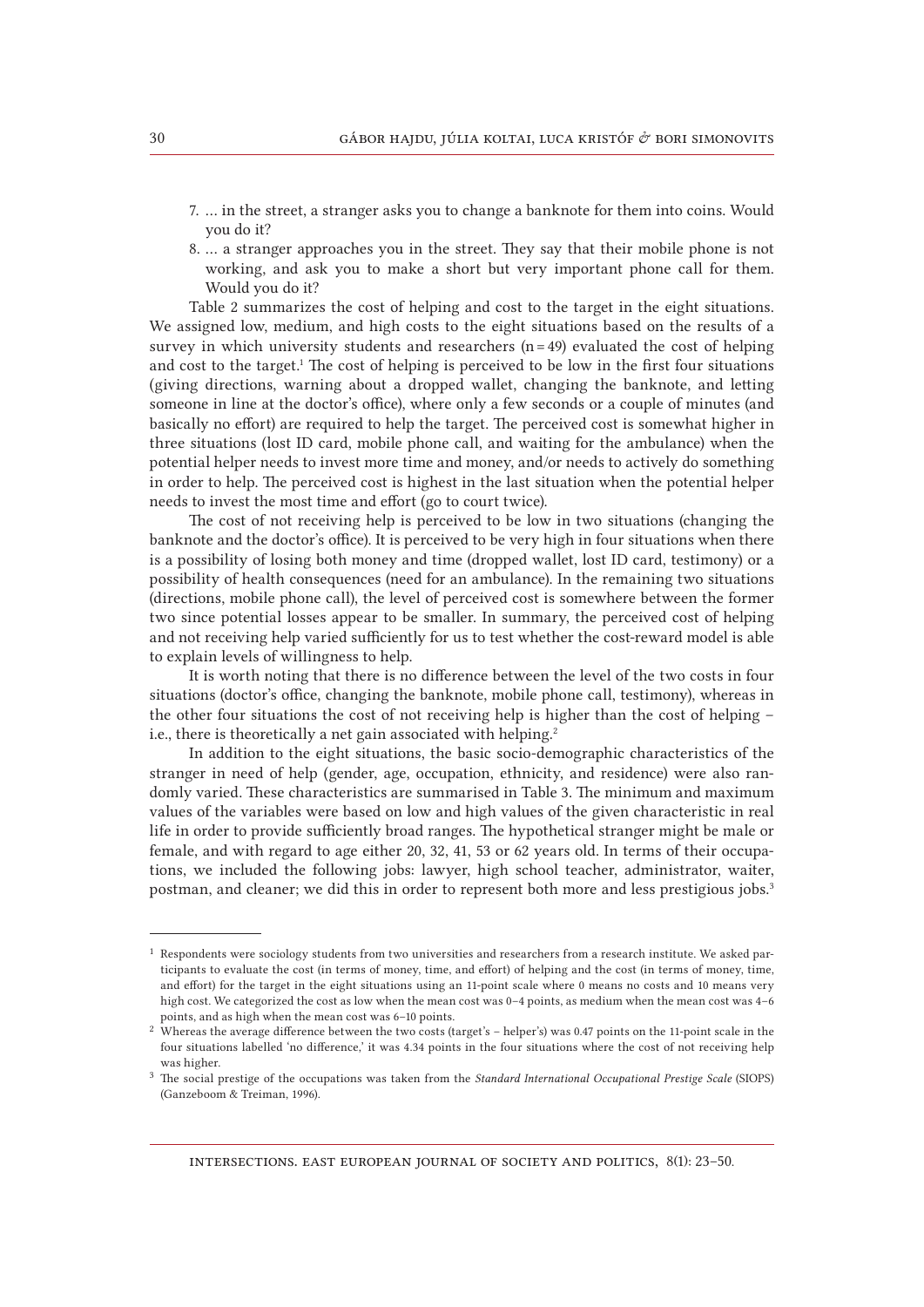The place of residence of the stranger might be a village, a town, a big city or the capital Budapest (which is the only city in Hungary with a population of over one million inhabitants). As mentioned previously, the ethnicity of the stranger was also an important variable. The only significant ethnic minority in Hungary is the Roma, who constitute around six percent of the population. They are significantly poorer and less educated than the majority; moreover, anti-Roma prejudice is also widespread in Hungary.<sup>4</sup> If the stranger was not Roma, their ethnicity was not indicated. Vignette examples are shown in Figure 1.

| <b>Situation</b>     | Cost of helping | Cost of not receiving help |
|----------------------|-----------------|----------------------------|
| 1. Directions        | Low             | Medium                     |
| 2. Dropped wallet    | Low             | High                       |
| 3. Doctor's office   | Low             | Low                        |
| 4. Banknote          | Low             | Low                        |
| 5. Lost ID card      | Medium          | High                       |
| 6. Mobile phone call | Medium          | Medium                     |
| 7. Ambulance         | Medium          | High                       |
| 8. Testimony         | High            | High                       |

Table 2 Cost of helping and costs of not receiving help in the eight situations

| <b>Characteristics</b> | <b>Parameters</b>                                               |
|------------------------|-----------------------------------------------------------------|
| Gender                 | man/woman                                                       |
| Age                    | 20/32/41/53/62                                                  |
| Occupation             | lawyer/high school teacher/administrator/waiter/postman/cleaner |
| Residence              | village/town/city/capital (Budapest)                            |
| Ethnicity              | Roma/non-Roma                                                   |

<sup>4</sup> We overrepresented Roma strangers in the vignettes at a ratio of 1 Roma to 4 non-Roma in order to obtain a statistically examinable quantity.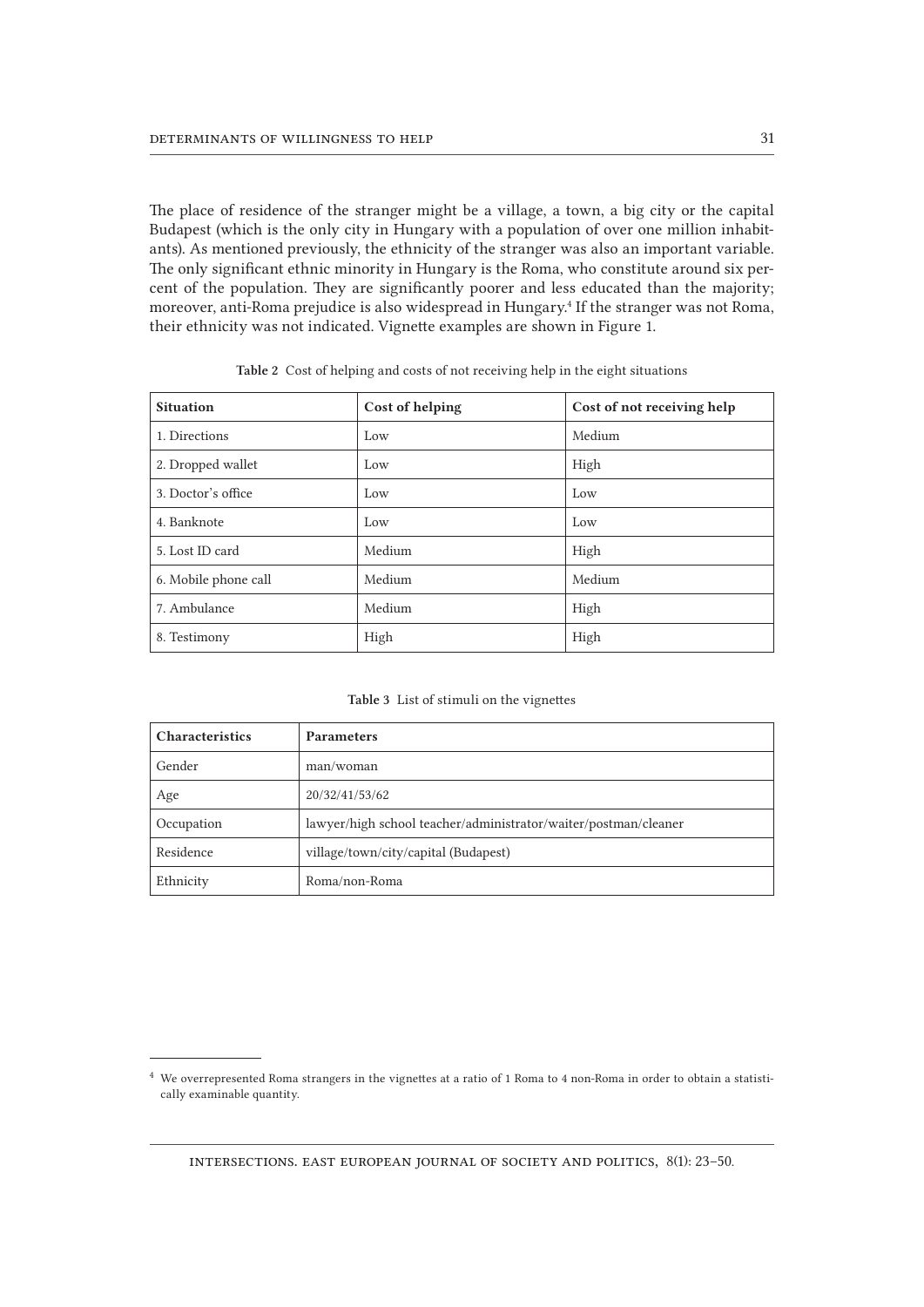| Example 1                                                                                                                                                                                                                           |  |  |  |  |  |  |  |  |  |  |                                                                                                           |
|-------------------------------------------------------------------------------------------------------------------------------------------------------------------------------------------------------------------------------------|--|--|--|--|--|--|--|--|--|--|-----------------------------------------------------------------------------------------------------------|
| Imagine that you have witnessed a traffic accident. The victim of the accident, a 50-year-old Roma wait-<br>ress from a village, asks you to give eyewitness testimony in court. You would have to go to court twice<br>next month. |  |  |  |  |  |  |  |  |  |  |                                                                                                           |
| Would you do it?                                                                                                                                                                                                                    |  |  |  |  |  |  |  |  |  |  |                                                                                                           |
| Certainly NO   0   1   2   3   4   5   6   7   8   9   10                                                                                                                                                                           |  |  |  |  |  |  |  |  |  |  | Certainly YES                                                                                             |
| Example 2                                                                                                                                                                                                                           |  |  |  |  |  |  |  |  |  |  |                                                                                                           |
| He asks you to let him go before you because he only needs a prescription.                                                                                                                                                          |  |  |  |  |  |  |  |  |  |  | Imagine that you are waiting at the doctor's office when a 41-year-old administrator from a city arrives. |
| Would you do it?                                                                                                                                                                                                                    |  |  |  |  |  |  |  |  |  |  |                                                                                                           |
| Certainly NO   0   1   2   3   4   5   6   7   8   9   10                                                                                                                                                                           |  |  |  |  |  |  |  |  |  |  | Certainly YES                                                                                             |
|                                                                                                                                                                                                                                     |  |  |  |  |  |  |  |  |  |  |                                                                                                           |

#### 3.3 Data

Our factorial survey was a random part of a larger survey that was carried out on a nationally representative sample of 2687 persons conducted between March 12 and May 10, 2015. Respondents were selected using a stratified two-stage probability sampling procedure.5 We asked 442 randomly chosen people from the total sample to respond to an additional, self-completed questionnaire. We used a self-completion questionnaire to minimize potential social desirability bias. Each of the respondents was asked to evaluate 15 situations (vignettes).

Respondents with more than nine missing answers were dropped (3 observations). Respondents with missing answers for ethnicity (1 observation), severe material deprivation (11 observations), trust in others (2 observations), or trust in police (20 observations) were also left out of the analysis, thus we had responses from 405 individuals.

The sample was representative in terms of age (mean age 48.4, ranging from 18 to 92 years of age), gender (54.3 per cent women), settlement type (20.0 per cent living in the capital, 50.7 per cent living in cities, 29.3 per cent living in villages) and education (22.1 per cent with primary education, 62.0 per cent with secondary education, 15.9 per cent with tertiary education).

Our initial 'vignette universe' consisted of 8×2×5×6×4×2=3840 vignettes. We excluded unrealistic vignettes (e.g., vignettes with a 20-year-old lawyer and a 20-year-old high school teacher), thus our final vignette universe consisted of 3584 vignettes. A total of 300 vignettes were chosen at random from this collection and randomly allocated to 20 decks. Finally, the decks were randomly assigned to the respondents. As each respondent evaluated 15 vignettes, and we had answers from 405 individuals, altogether we had 15×405=6075 individual

<sup>5</sup> The questionnaire and other documentation from the survey are available in Hungarian through the following link: https://openarchive.tk.mta.hu/id/eprint/387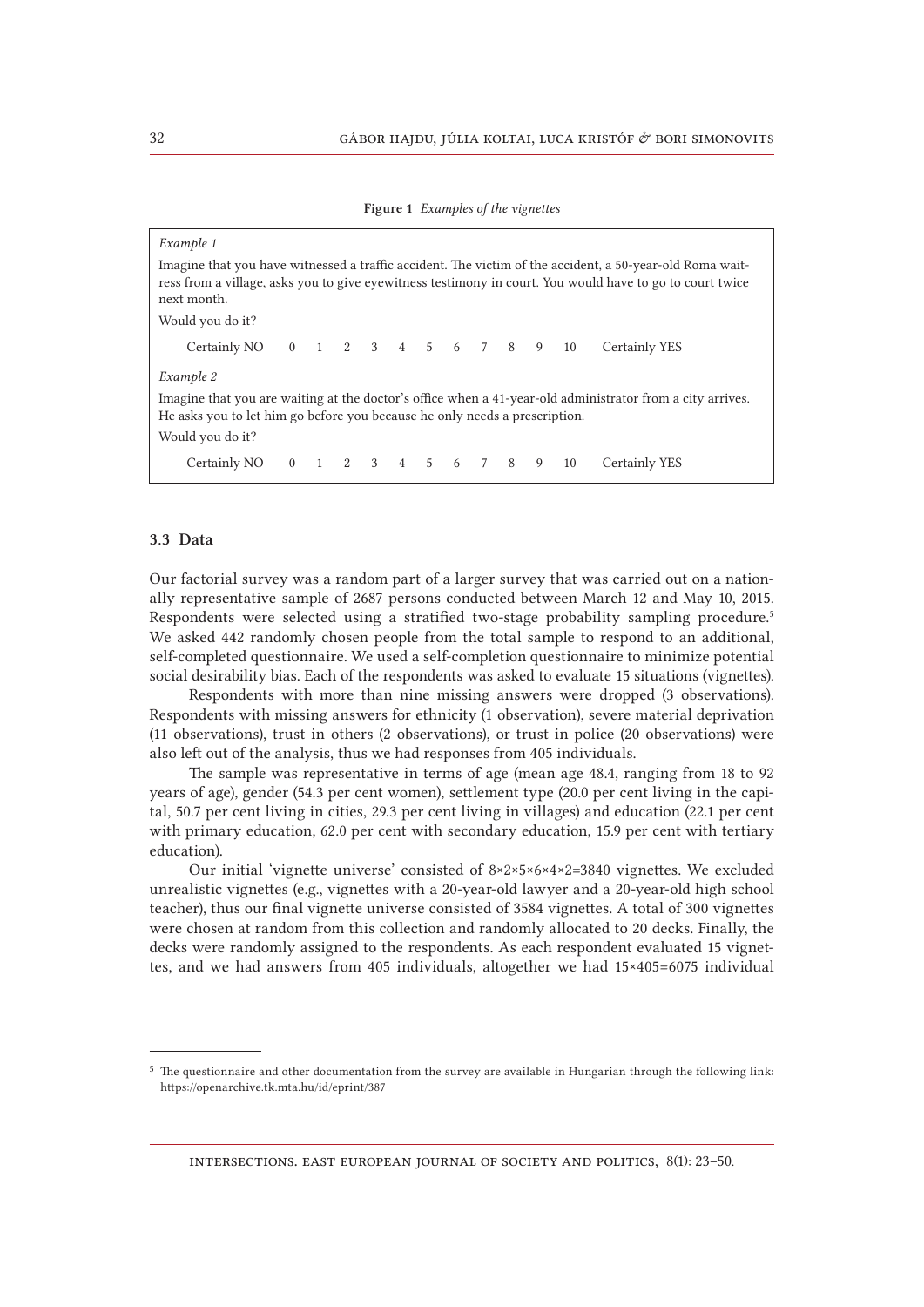vignettes.6 Vignettes with missing answers regarding willingness to help were also left out of the analysis (138 vignettes in total), thus our final sample size was 5937 vignettes.

#### 3.4 Analytical strategy

After the descriptive analysis we used multilevel or hierarchical regression models, since the data derived from the vignettes have a hierarchical structure and the units of the primary level of analysis are not independent of each other (i.e., vignettes are nested by individual respondents, as each respondent evaluated 15 vignettes, and respondents are nested within decks as 20 decks are randomly assigned to the respondents). As a result, we estimated multilevel models where vignette characteristics were level-one variables, characteristics of the respondents were level-two variables, and decks were level-three. Our level-one model was as follows:

$$
H_{ijk} = \beta_{0jk} + \beta_{1jk} \mathbf{V}_{ijk} + e_{ijk}.
$$

Our level-two models were as follows:

$$
\beta_{0jk} = \gamma_{00k} + \gamma_{01k} \mathbf{X}_{0jk} + u_{0jk},
$$
  

$$
\beta_{1jk} = \gamma_{10k}.
$$

Our level-three models were as follows:

$$
\gamma_{00k} = \delta_{000} + \nu_{00k},
$$
  
\n $\gamma_{01k} = \delta_{010},$   
\n $\gamma_{10k} = \delta_{100}.$ 

The combined model was as follows:

$$
H_{ijk} = \delta_{000} + \delta_{100} \mathbf{V}_{ijk} + \delta_{010} \mathbf{X}_{0jk} + v_{00k} + u_{0jk} + e_{ijk},
$$

where  $H_{ijk}$  is the response for vignette *i* by respondent *j* in deck *k*,  $\gamma_{000}$  is the grand mean across all respondents,  $\mathbf{V}_{ijk}$  is a vector of vignette characteristics for vignette *i* and respondent *j* in deck  $k$ ,  $\mathbf{X}_{0ik}$  is a vector of respondent characteristics for respondent *j* in deck  $k$ ,  $v_{00k}$  is the residual error term at the deck level,  $u_{0jk}$  is the residual error term at the individual level, and  $e_{ijk}$  is the residual error term at the vignette level.

<sup>6</sup> We chose this design to simplify the fieldwork for the survey as much as possible. Since vignettes were chosen at random, the final evaluated number varied between 551 and 967.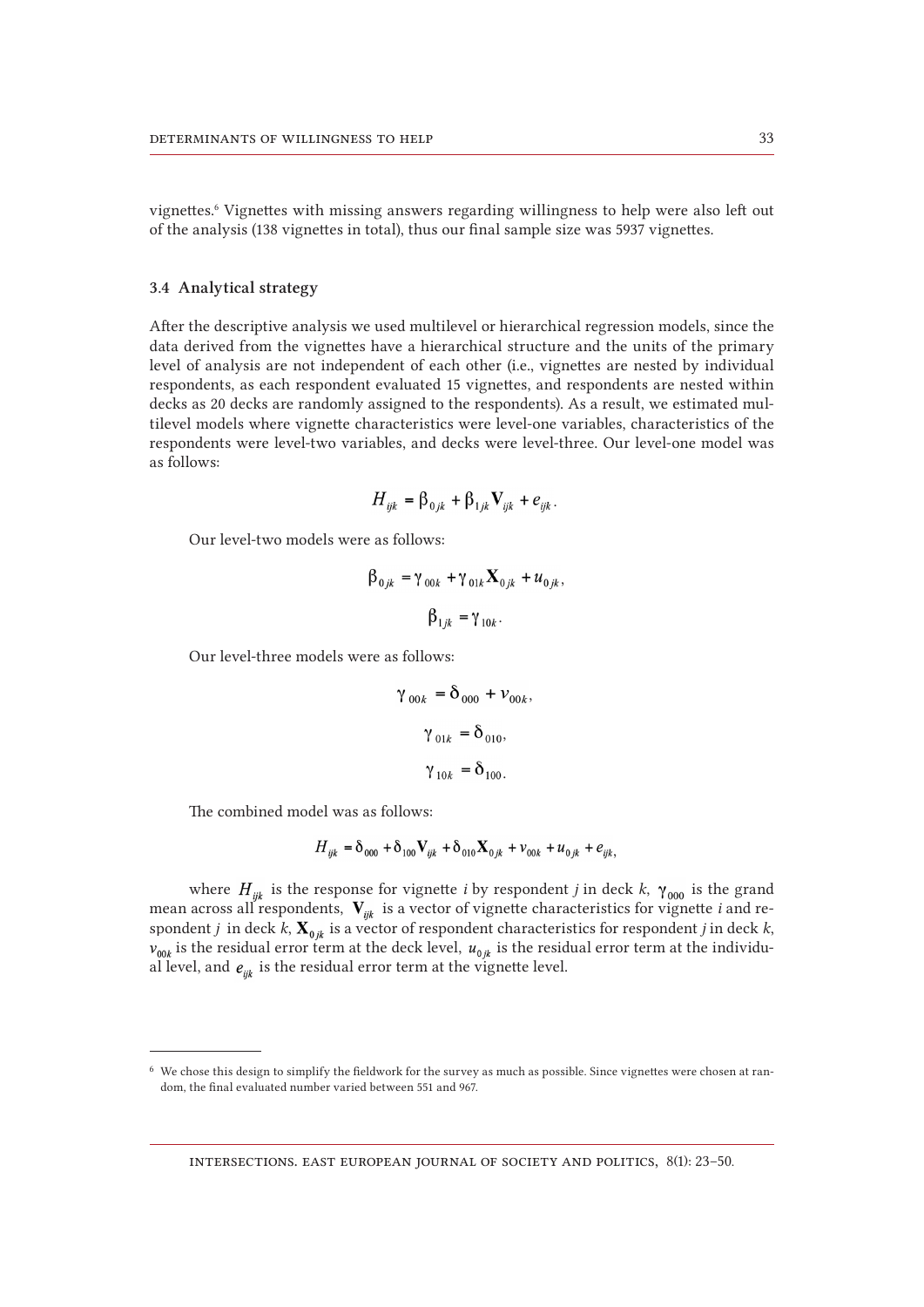Our individual-level control variables were age, gender, education, place of residence, trust in others, trust in police, labour force status, marital status, material deprivation, and ethnicity.7

## 4 Results

In this section, we first provide descriptive results comparing the level of willingness to help in the eight situations. Then we present the results of the regression models where the intrarespondent variation of the vignettes and socio-demographic characteristics of the respondents are controlled for.

#### 4.1 Level of willingness to help: Descriptive results

Table 4 shows the mean level of cooperation by situation. Overall, the reported level of willingness to help is high: it varies from 6.32 to 8.77 (with an overall mean of 7.55).

The cost-reward model provides an explanation for the varying levels of willingness to help across the different situations. Willingness to help is highest in situations in which the cost for the target not receiving help is higher than the cost of helping them. In these situations, the cost-reward model predicts a high probability of helping. Indeed, mean levels of willingness to help are between 7.92 and 8.77 in these situations, with an overall mean of 8.47.

In situations where the cost of helping and cost of not receiving help are equal, the level of willingness to help is considerably lower, and below the average helping level; it is between 6.32 and 7.06, with an overall mean of 6.50. These results are also in line with the cost-reward model. If both costs are high, the model predicts a low probability of helping since people tend to reframe the situation in order to be able to avoid helping (e.g., by lowering the cost of the target not receiving help). If both costs are low (or medium), the model predicts that social norms (or personality) decide whether someone helps. Since in Hungary motivation driven by self-interest is relatively strong (Keller, 2009) and altruistic attitudes are relatively weak (Giczi & Sik, 2009), it is not surprising that willingness to help is also lower in these situations.

 $7$  Descriptive statistics of the control variables are shown in Table A1 in the appendix. Education had four categories: primary, vocational school, secondary school, tertiary education. Place of residence had four categories: village, town, county seat, capital. Trust in others and trust in police was measured on an 11-point scale (0 – no trust at all, 11 – complete trust). Labour force status had five categories: working, retired, unemployed, student, other. Marital status had four categories: single, married, divorced, widowed. Material deprivation is a standard indicator of Eurostat. It was measured by nine lack-of-resources indicators. Respondents were classified as living in material deprivation if they experienced at least four deprivation items. Ethnicity was a binary variable that took a value of '1' if the respondents identified themselves as Roma.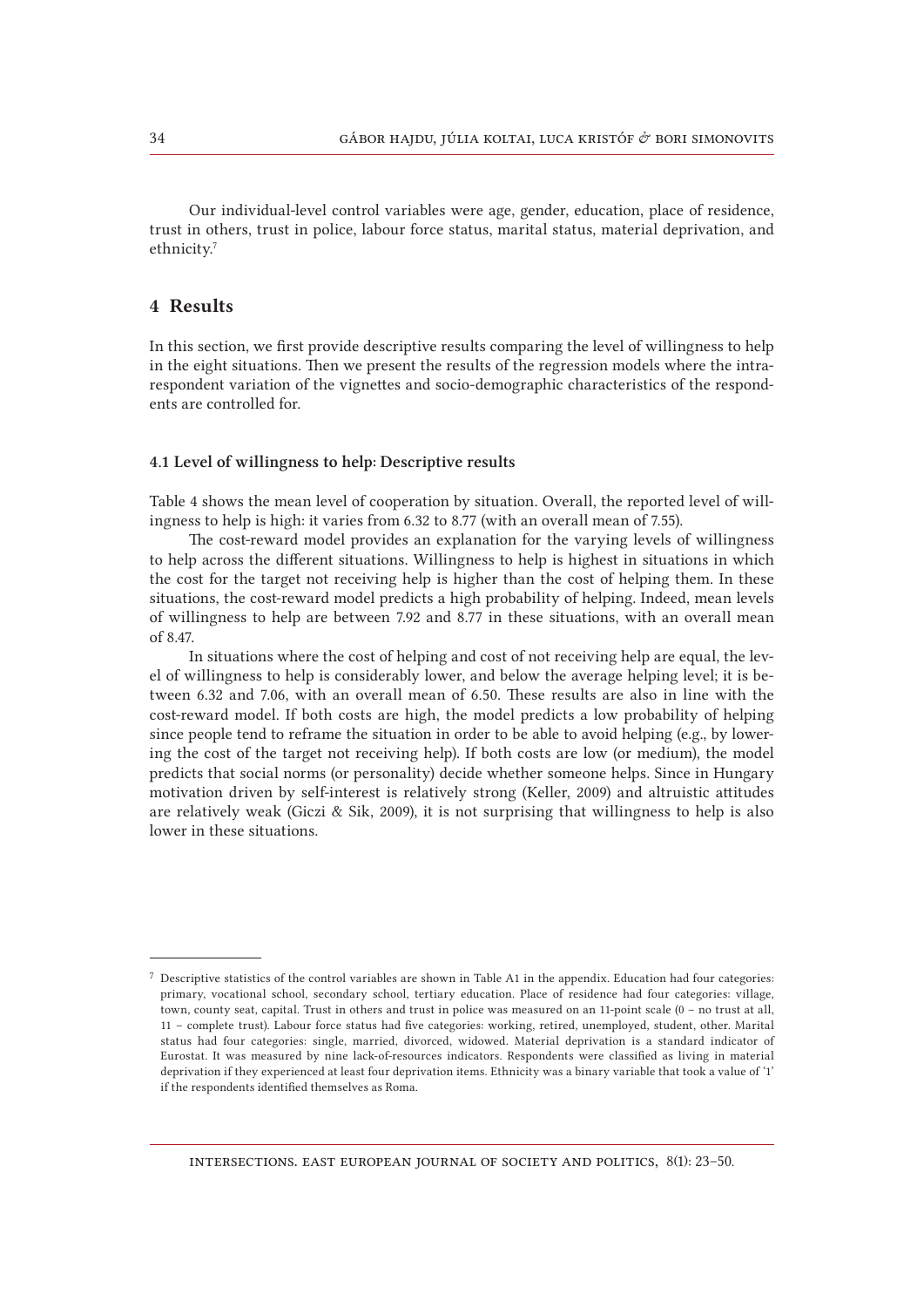| <b>Situation</b>  | Mean | <b>SD</b> | N    | Cost of helping | Cost of not<br>receiving help |
|-------------------|------|-----------|------|-----------------|-------------------------------|
| <b>Directions</b> | 8.77 | 2.02      | 941  | L               | M                             |
| Dropped wallet    | 8.67 | 2.12      | 729  | L               | H                             |
| Lost ID card      | 8.36 | 2.29      | 967  | M               | H                             |
| Ambulance         | 7.92 | 2.46      | 622  | M               | H                             |
| Doctor's office   | 7.06 | 2.92      | 551  | L               | L                             |
| Testimony         | 6.44 | 3.19      | 739  | H               | H                             |
| Banknote          | 6.33 | 3.28      | 664  | L               | L                             |
| Mobile phone call | 6.32 | 3.32      | 821  | M               | M                             |
| Total             | 7.55 | 2.90      | 5937 |                 |                               |

Table 4 Levels of willingness to help in the eight situations

*Note:* H: high, M: medium L: low

#### 4.2 Explaining willingness to help with regression models

Table 5 shows the results of the regression models. In these models we are able to use the intra-respondent variation of the vignettes at the same time as controlling for the most important characteristics of the respondents. Model 1 includes only the dummy variables for the situations. We use the situation of the doctor's office as the reference category since willingness to help is the strongest in this situation of the four situations in which the two types of cost are equal and levels of helping are relatively low. While Model 2 includes the characteristics of the respondents, Model 3 includes the characteristics of the target. The estimates remain the same if we include all control variables (Model 3), which shows that our factorial survey design is indeed close to that of experiments; hence what follows is the interpretation of Model 3.

It should be highlighted, first and foremost, that the situation itself is the most important influence on levels of willingness to help, while coefficients for other variables (except for the ethnicity of the target) are insignificant. Differences between the situations are similar to the differences found in the descriptive results; this means that these effects remained stable after we controlled for the characteristics of the hypothetical stranger and the respondents. The highest level of willingness to help was found in the four situations in which the cost of the target not receiving help is higher than the cost of helping: the estimated coefficients are between 0.820 and 1.686 and are significant at the 0.1 per cent level. Willingness to help is weakest in the three situations where the cost of helping is similar to the cost of the target not receiving help: estimated coefficients are between -0.631 and -0.880 and are significant at the 1 per cent level. This means that there are highly significant differences between levels of willingness to help in situations when the cost of the target not receiving help and the cost of helping are equal, and in situations where helping might result in a net gain.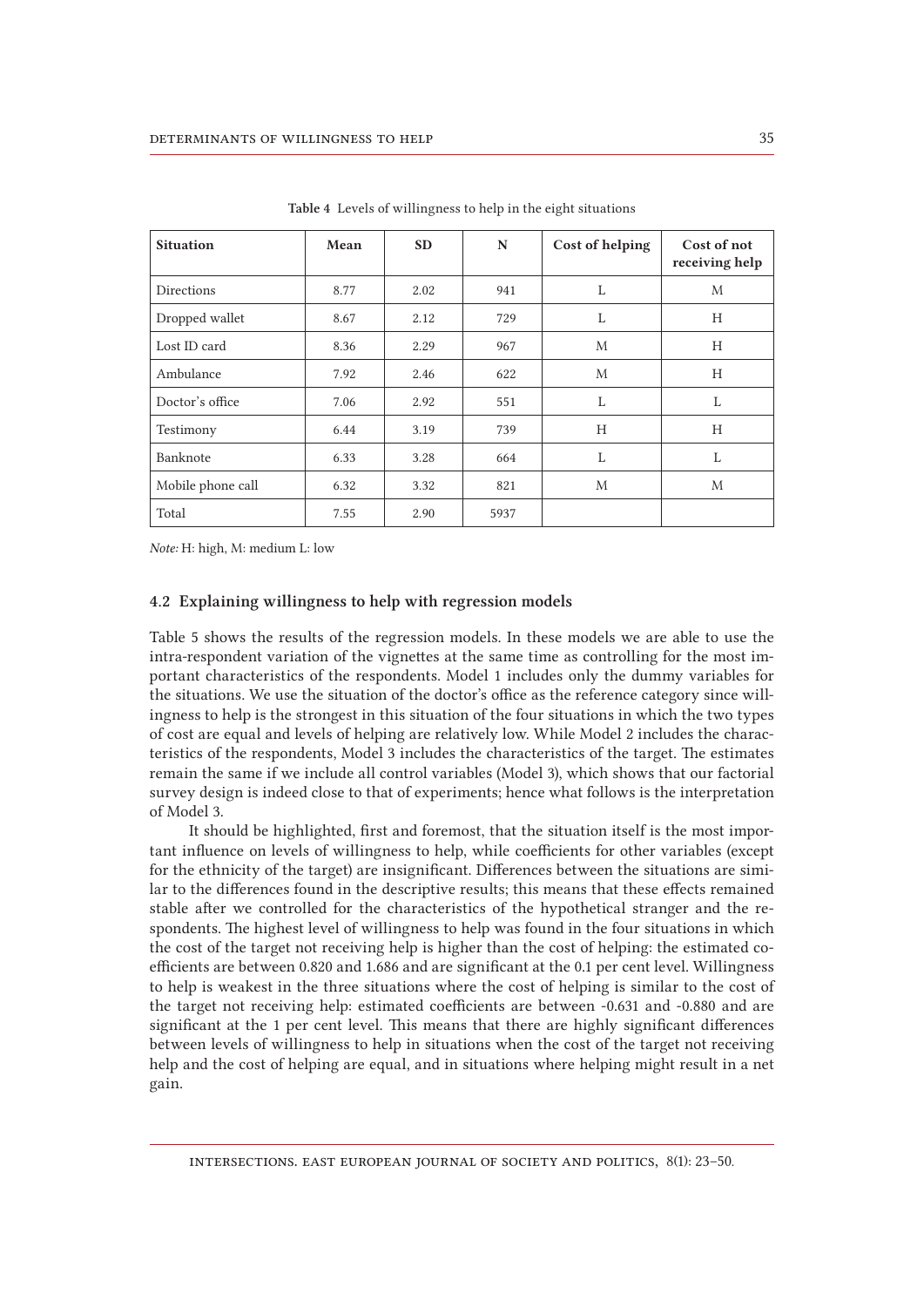The socio-demographic characteristics of the target (age, gender, profession place of residence) do not alter willingness to help; the only exception is ethnicity – if the stranger was Roma, they received significantly less help (-0.274, p < 0.001), which might be explained by the longstanding prejudice against the Roma minority in Hungary (Bernáth & Messing, 2013; Enyedi et al., 2004; Örkény & Váradi, 2010).

The characteristics of the respondents correlate significantly with levels of willingness to help. Highly educated people report higher levels of helping (the estimated coefficient for tertiary education is 0.783,  $p = 0.029$ , which might mean that they would indeed be more likely to help, but this might also be explained by their awareness of the social norms of helping, or their finding such norms to be more important; the presence of a social desirability bias in their answers is therefore more likely. Respondents from outside the capital (from smaller towns and villages) report higher willingness to help: the coefficient for living in a village is 1.068 (p < 0.001), living in a small town 0.698 (p = 0.003), and living in a bigger city is 0.751 ( $p = 0.019$ ). Trust in police and trust in other people also correlate with the reported levels of helping (estimated coefficients are  $0.131$ ,  $p < 0.001$  and  $0.087$ ,  $p = 0.087$ , respectively), which might be explained by expectations about other people's behaviour and expectations about the correct functioning of institutions that influence willingness to help.

|                                        | (1)      |           |              |          | (2)       |              | (3)      |           |              |
|----------------------------------------|----------|-----------|--------------|----------|-----------|--------------|----------|-----------|--------------|
|                                        | B        | <b>SE</b> | $\mathbf{p}$ | B        | <b>SE</b> | $\mathbf{p}$ | B        | <b>SE</b> | $\mathbf{p}$ |
| Level of situation                     |          |           |              |          |           |              |          |           |              |
| Situation (ref. cat.: Doctor's office) |          |           |              |          |           |              |          |           |              |
| Dropped wallet                         | 1.714    | (0.191)   | 0.000        | 1.714    | (0.192)   | 0.000        | 1.686    | (0.199)   | 0.000        |
| Directions                             | 1.705    | (0.172)   | 0.000        | 1.706    | (0.171)   | 0.000        | 1.683    | (0.174)   | 0.000        |
| Lost ID                                | 1.339    | (0.189)   | 0.000        | 1.337    | (0.190)   | 0.000        | 1.298    | (0.179)   | 0.000        |
| Ambulance                              | 0.831    | (0.230)   | 0.000        | 0.833    | (0.230)   | 0.000        | 0.820    | (0.228)   | 0.000        |
| Testimony                              | $-0.626$ | (0.238)   | 0.009        | $-0.629$ | (0.239)   | 0.008        | $-0.631$ | (0.232)   | 0.007        |
| Banknote                               | $-0.694$ | (0.236)   | 0.003        | $-0.701$ | (0.237)   | 0.003        | $-0.664$ | (0.235)   | 0.005        |
| Mobile phone call                      | $-0.848$ | (0.183)   | 0.000        | $-0.847$ | (0.183)   | 0.000        | $-0.880$ | (0.172)   | 0.000        |
| Woman                                  |          |           |              |          |           |              | 0.052    | (0.048)   | 0.277        |
| Age                                    |          |           |              |          |           |              | $-0.002$ | (0.002)   | 0.332        |
| Prestige of profession                 |          |           |              |          |           |              | 0.000    | (0.004)   | 0.892        |
| Roma                                   |          |           |              |          |           |              | $-0.274$ | (0.068)   | 0.000        |
| Place of residence (ref.cat.: Capital) |          |           |              |          |           |              |          |           |              |
| Village                                |          |           |              |          |           |              | $-0.031$ | (0.094)   | 0.742        |
| Small town                             |          |           |              |          |           |              | 0.126    | (0.079)   | 0.111        |
| Bigger city                            |          |           |              |          |           |              | $-0.099$ | (0.067)   | 0.139        |

Table 5 Effects on willingness to help, multilevel models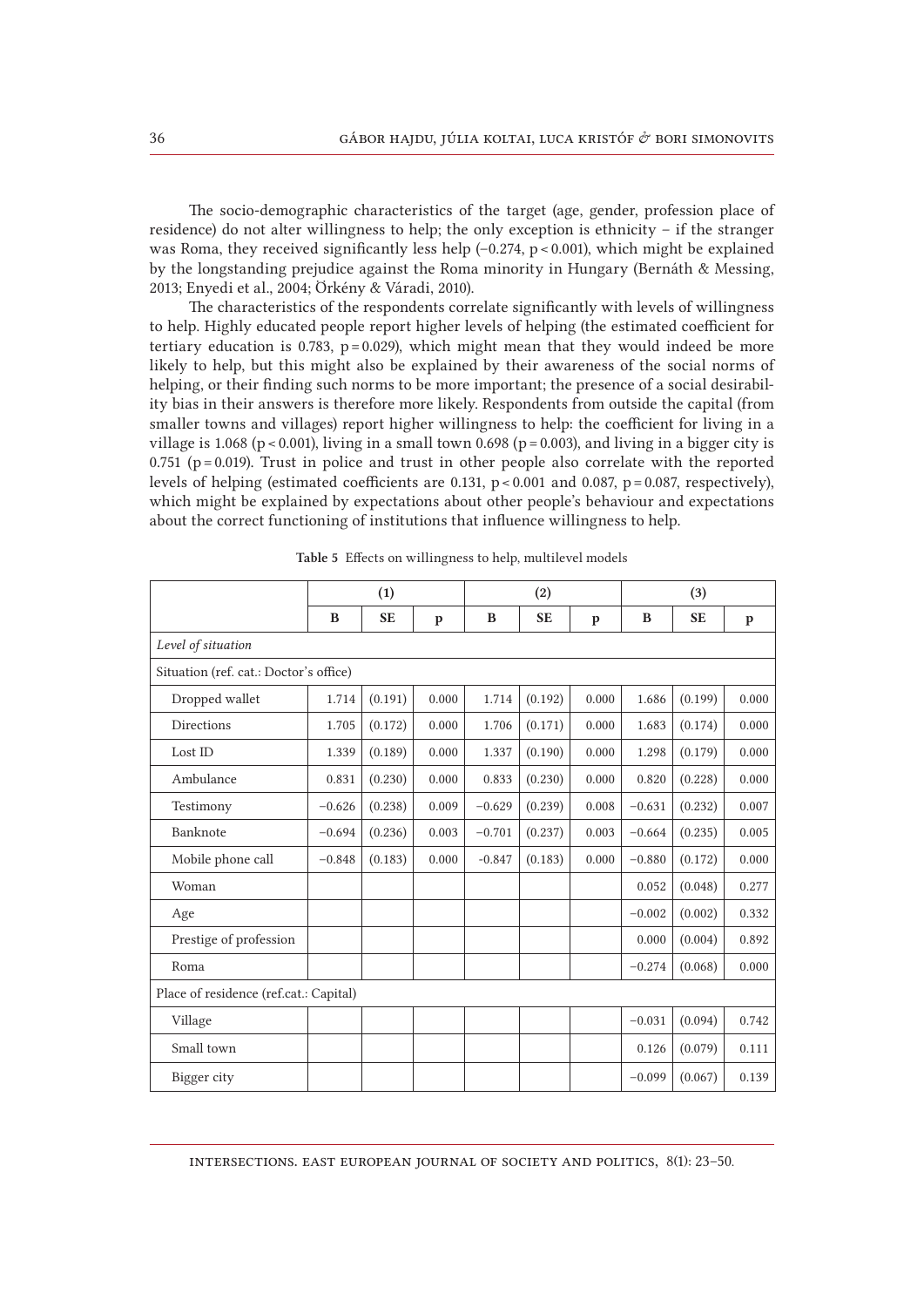|                                         | (1)     |           |              |          | (2)       |              | (3)      |           |             |
|-----------------------------------------|---------|-----------|--------------|----------|-----------|--------------|----------|-----------|-------------|
|                                         | B       | <b>SE</b> | $\mathbf{p}$ | B        | <b>SE</b> | $\mathbf{p}$ | B        | <b>SE</b> | $\mathbf p$ |
| Level of respondent                     |         |           |              |          |           |              |          |           |             |
| Woman                                   |         |           |              | 0.004    | (0.179)   | 0.980        | 0.004    | (0.179)   | 0.981       |
| Age                                     |         |           |              | 0.013    | (0.008)   | 0.103        | 0.013    | (0.008)   | 0.108       |
| Education (ref.cat.: Primary)           |         |           |              |          |           |              |          |           |             |
| Vocational                              |         |           |              | $-0.098$ | (0.235)   | 0.675        | $-0.103$ | (0.234)   | 0.660       |
| Secondary                               |         |           |              | 0.103    | (0.269)   | 0.701        | 0.098    | (0.270)   | 0.717       |
| Tertiary                                |         |           |              | 0.789    | (0.360)   | 0.028        | 0.783    | (0.359)   | 0.029       |
| Place of reference (ref.cat.: Capital)  |         |           |              |          |           |              |          |           |             |
| Village                                 |         |           |              | 1.065    | (0.221)   | 0.000        | 1.068    | (0.222)   | 0.000       |
| Town                                    |         |           |              | 0.699    | (0.235)   | 0.003        | 0.698    | (0.236)   | 0.003       |
| Bigger city                             |         |           |              | 0.747    | (0.319)   | 0.019        | 0.751    | (0.319)   | 0.019       |
| Trust in others                         |         |           |              | 0.086    | (0.050)   | 0.087        | 0.087    | (0.051)   | 0.087       |
| Trust in police                         |         |           |              | 0.131    | (0.036)   | 0.000        | 0.131    | (0.036)   | 0.000       |
| Roma                                    |         |           |              | 0.426    | (0.442)   | 0.335        | 0.425    | (0.442)   | 0.336       |
| Labour force status (ref.cat.: Working) |         |           |              |          |           |              |          |           |             |
| Retired                                 |         |           |              | $-0.047$ | (0.301)   | 0.875        | $-0.045$ | (0.301)   | 0.880       |
| Unemployed                              |         |           |              | $-0.059$ | (0.379)   | 0.876        | $-0.061$ | (0.378)   | 0.871       |
| Student                                 |         |           |              | 0.213    | (0.595)   | 0.721        | 0.199    | (0.598)   | 0.740       |
| Other                                   |         |           |              | $-0.556$ | (0.380)   | 0.144        | $-0.557$ | (0.381)   | 0.143       |
| Severe material<br>deprivation          |         |           |              | $-0.117$ | (0.266)   | 0.660        | $-0.121$ | (0.265)   | 0.646       |
| Marital status (ref.cat.: Single)       |         |           |              |          |           |              |          |           |             |
| Married                                 |         |           |              | 0.396    | (0.291)   | 0.173        | 0.397    | (0.292)   | 0.174       |
| Divorced                                |         |           |              | 0.062    | (0.375)   | 0.868        | 0.064    | (0.375)   | 0.864       |
| Widowed                                 |         |           |              | $-1.085$ | (0.538)   | 0.044        | $-1.085$ | (0.537)   | 0.044       |
| Constant                                | 6.407   | (0.181)   | 0.000        | 5.635    | (0.397)   | $0.000\,$    | 5.696    | (0.400)   | 0.000       |
| Variance components                     |         |           |              |          |           |              |          |           |             |
| Var(decks)                              | 0.140   | (0.037)   | 0.000        | 0.098    | (0.027)   | 0.000        | 0.102    | (0.030)   | 0.000       |
| Var(respondents)                        | 2.915   | (0.150)   | 0.000        | 2.396    | (0.128)   | 0.000        | 2.398    | (0.128)   | 0.000       |
| Var(residual)                           | 4.330   | (0.096)   | 0.000        | 4.329    | (0.095)   | 0.000        | 4.311    | (0.095)   | 0.000       |
| $\rm AIC$                               | 27093.3 |           |              | 27036.6  |           |              | 27012.4  |           |             |
| $\mathbf N$                             | 5937    |           |              | 5937     |           |              | 5937     |           |             |

Table 5 *(continued)*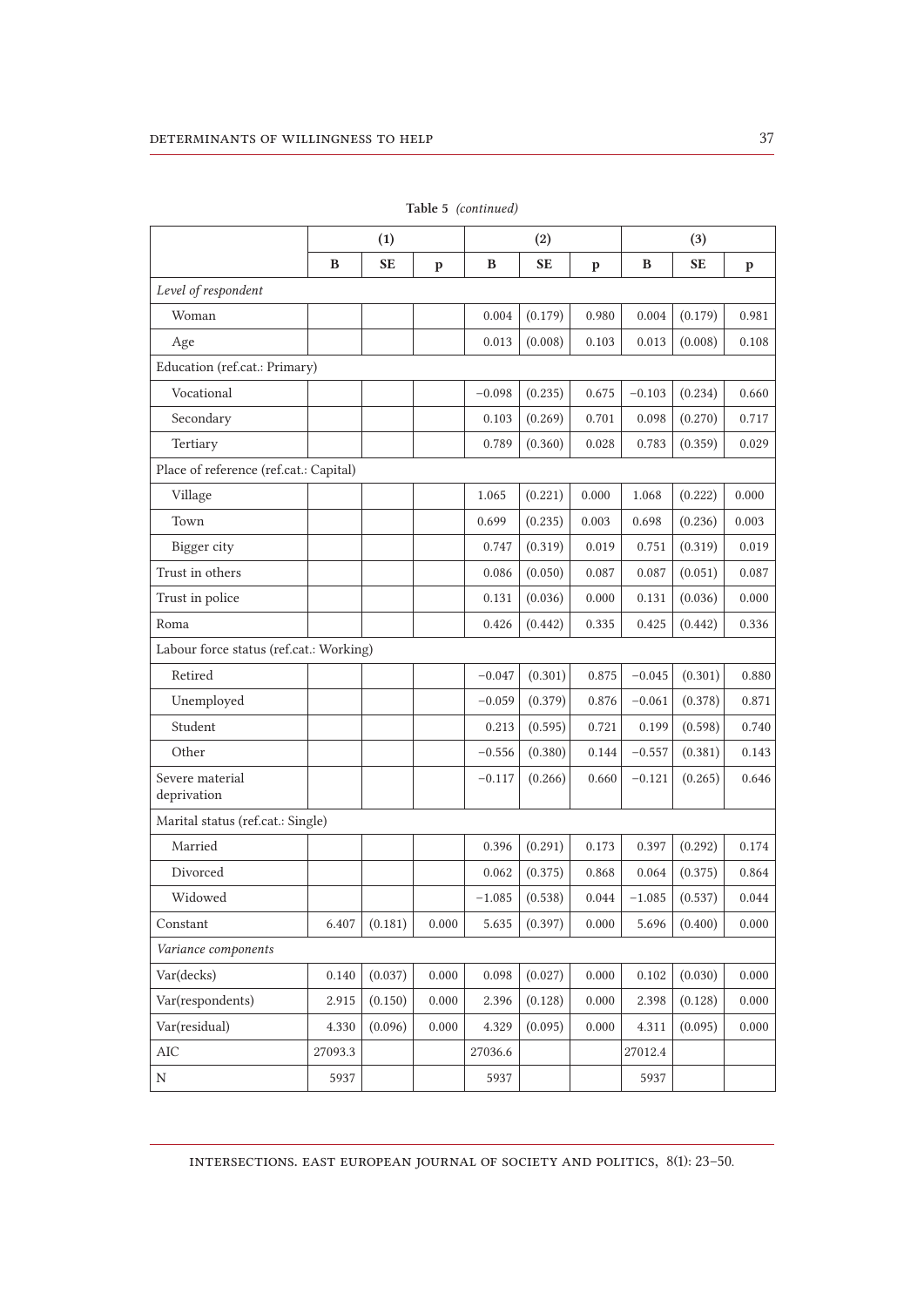## 4.3 Robustness

In the robustness test we used two variables to measure the cost of helping and the cost of not receiving help rather than the situation. Both variables had three values (low, medium, and high cost) based on Table 2. This model allowed us to test whether the two costs are related to willingness to help as we hypothesised – i.e., we could test whether willingness to help indeed decreased with the cost of helping and whether it indeed increased with the cost of not receiving help.

Supplementary Table S1 shows the results. In situations when the cost of helping was medium level, willingness to help was 1.5 points less than in situations where the cost of helping was low. When the cost of helping was high, willingness to help was 2.9 points lower than in situations associated with a low cost of helping. Similarly, willingness to help was 1.6 points higher when the cost of not receiving help was medium level, and 2.7 points higher when the cost of not receiving help was higher than in situations associated with a low cost of not receiving help.

The results were similar when we ran the regression models by situation.<sup>8</sup> While willingness to help a Roma target was lowest in situations when there was direct contact with the stranger (dropped wallet, giving directions, phone call, changing the banknote, doctor's office, waiting for the ambulance), in situations when there was no contact with the target the estimated coefficients were zero (lost ID, testimony). The estimated coefficients on the trust variables were highest in situations where there was a possibility of cheating and where institutions (e.g., police or the court) were involved (changing the banknote, phone call, doctor's office, lost ID, testimony, waiting for the ambulance).

## 5 Conclusion

Our aim in this paper was to analyse the determinants of people's willingness to help a stranger in everyday situations. We tested how different situational characteristics affect levels of willingness to help, and what characteristics of the bystander and of the target person (the one in need) influence this.

We found that the situation itself has the strongest effect on willingness to help, and the socio-demographic characteristics of the target person (except for their ethnicity) do not have a significant effect. Our findings support the cost-reward model of helping (Dovidio, 1984; Piliavin et al., 1981). In the eight situations included in the survey, willingness to help was strongest in situations when the cost of not helping the target person were higher than the cost of helping them; i.e., where the net gain of helping was positive. Conversely, willingness to help was weaker in situations when the cost of helping and cost of the target person not receiving help were equal.

<sup>8</sup> For results see Supplementary Table S2.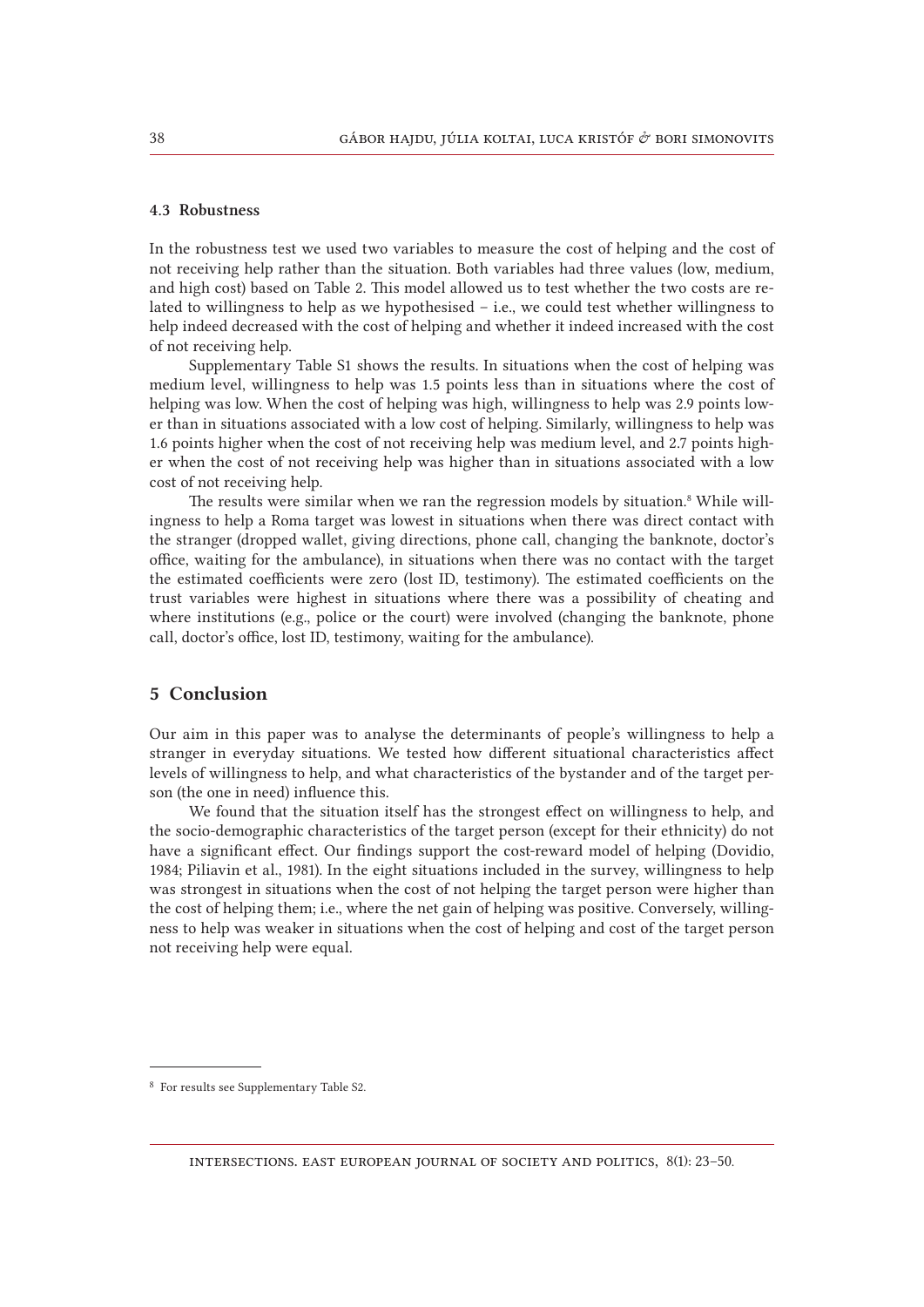In testing willingness to help between strangers, we aimed to study the subjective (attitudinal) component of social cohesion in the horizontal dimension (among fellow citizens) based on the theoretical framework offered by Chan et al. (2006). What are the implications of our results in terms of social cohesion? The level of willingness to help was generally high, with an overall mean of 7.55 on an 11-point scale. In some respects, this might mean that the level of norm establishment for pro-social behaviour and helping in Hungary is high. The observed strong norm of helping referred to the high level of the attitudinal aspect of social cohesion. Moreover, willingness to help did not seem to work in a selective way; in other words, according to our empirical models neither social status nor age, gender, or place of residence influence respondents' self-reported helping behaviour. Consequently, these variables do not play a significant role in creating boundaries that might decrease social cohesion across groups. In contrast, ethnicity was found to have a special relationship with social cohesion – in line with the literature (Schiefer & van der Noll, 2017; Tolsma & van der Meer, 2017).

It is worth noting, however, that the reported high level of willingness to help contradicts the results of the literature about the values and attitudes of Hungarians. Keller (2009) shows that in Hungary self-interested motivation is relatively strong, whereas Giczi and Sik (2009) report that altruistic attitudes are relatively weak in a European context. These findings suggest that respondents might have reported high levels of willingness to help (at least partially) due to social desirability bias (Fisher, 1993; Krumpal, 2013).

Based on our findings it appears that Roma people would receive considerably less help than non-Roma people in several everyday life situations. This result is in line with previous findings about willingness to provide help to minorities, including ethnic minorities (Gneezy et al., 2012; Saucier et al., 2005), and might be explained by the significant and widespread prejudice against the Roma in Hungary (Bernáth & Messing, 2013; Enyedi et al., 2004; Örkény & Váradi, 2010). Our results suggest that in the case of Roma people negative stereotyping overrides general norms associated with helping. This difference suggests that social cohesiveness extends to the Roma to a lesser extent in Hungarian society, even if it is measured in the attitudinal dimension as opposed to the behavioural dimension.

Nevertheless, as our results rely on a factorial survey – as opposed to behavioural data – the data allow us to measure intentions to help and not helping behaviour in realworld settings. Although we chose situations that would be familiar to the respondents, and social desirability bias was low due to the fact that we used a self-completion questionnaire, any extrapolation of our results to the real world should be done with caution. Further research is needed to find out if there are differences between levels of willingness to help and actual helping behaviour, using a more complex experimental research design (i.e., testing the same situations with field experiments and survey experiments).

Using experimental research to assess helping behaviour is crucial not only from sociological and methodological points of view, but may have policy implications. A better and more thorough understanding of the working mechanisms of prosocial behaviour may be helpful for policy makers, for public educators, as well as for those planning public awarenessraising campaigns.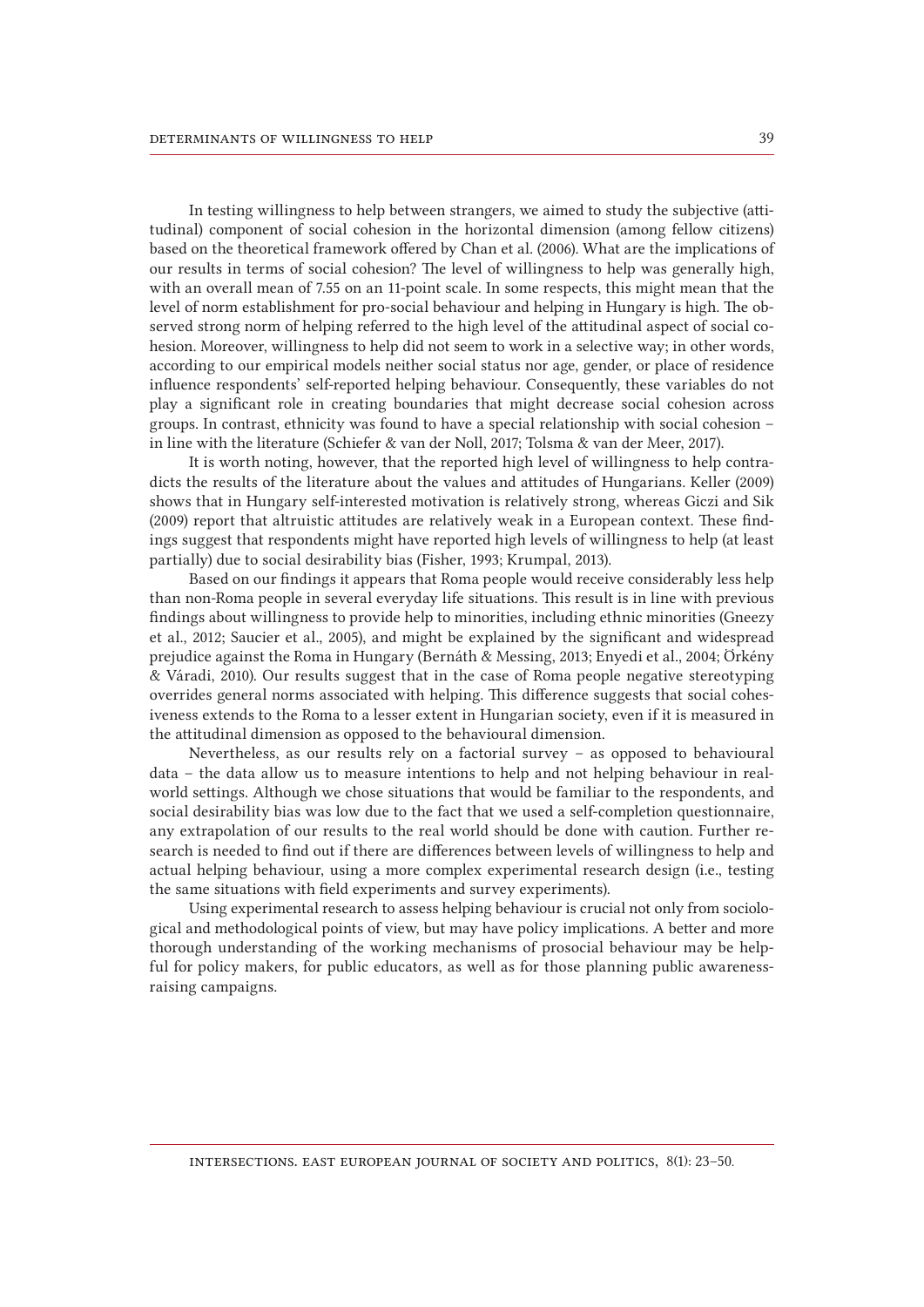## References

- Alexander, C. S. & Becker, H. J. (1978). The Use of Vignettes in Survey Research. *Public Opinion Quarterly, 42*(1), 93–104.<https://doi.org/10.1086/268432>
- Auspurg, K. & Hinz, T. (2015). *Factorial Survey Experiments.* Sage.
- Bekkers, R. (2005). Participation in Voluntary Associations: Relations with Resources, Personality, and Political Values. *Political Psychology, 26*(3), 439–454. [https://doi.org/10.1111/j.1467-9221.](https://doi.org/10.1111/j.1467-9221.2005.00425.x) [2005.00425.x](https://doi.org/10.1111/j.1467-9221.2005.00425.x)
- Bernáth, G. & Messing, V. (2013). Pushed to the Edge. Research Report on the Representation of Roma Communities in the Hungarian Majority Media, 2011. *CPS Working Papers,* 2013/1. https://cps.ceu.edu/publications/working-papers/pushed-to-the-edge
- Brewster, M. & Tucker, J. M. (2016). Understanding Bystander Behavior: The Influence of and Interaction Between Bystander Characteristics and Situational Factors. *Victims & Offenders*, *11*(3), 455–481. https://doi.org/10.1080/15564886.2015.1009593
- Brooks, A. C. (2005). Does Social Capital Make You Generous? *Social Science Quarterly, 86*(1), 1–15. https://doi.org/10.1111/j.0038-4941.2005.00287.x
- Cadenhead, A. C. & Richman, C. L. (1996). The effects of interpersonal trust and group status on prosocial and aggressive behaviors. *Social Behavior and Personality, 24*(2), 169–184. [https://doi.](https://doi.org/10.2224/sbp.1996.24.2.169) [org/10.2224/sbp.1996.24.2.169](https://doi.org/10.2224/sbp.1996.24.2.169)
- Callan, M. J., Kim, H., Gheorghiu, A. I. & Matthews, W. J. (2017). The Interrelations Between Social Class, Personal Relative Deprivation, and Prosociality. *Social Psychological and Personality Science*, *8*(6), 660–669. https://doi.org/10.1177/1948550616673877
- Chan, J., To, H.-P. & Chan, E. (2006). Reconsidering Social Cohesion: Developing a Definition and Analytical Framework for Empirical Research. *Social Indicators Research, 75*, 273–302. https:// doi.org/10.1007/s11205-005-2118-1
- Cohn, A., Maréchal, M. A., Tannenbaum, D. & Zünd, C. L. (2019). Civic honesty around the globe. *Science, 365*(6448), 70–73. https://doi.org/10.1126/science.aau8712
- Dohmen, T., Falk, A., Huffman, D. & Sunde, U. (2008). Representative Trust and Reciprocity: Prevalence and Determinants. *Economic Inquiry, 46*(1), 84–90. https://doi.org/10.1111/j.1465- 7295.2007.00082.x
- Dovidio, J. F. (1984). Helping Behavior and Altruism: An Empirical and Conceptual Overview. In L. Berkowitz (Ed.), *Advances in Experimental Social Psychology* (pp. 361–427). Academic Press.
- Dovidio, J. F., Piliavin, J. A., Gaertner, S. L., Schroeder, D. A. & Clark III, R. D. (1991). The arousal: Cost-reward model and the process of intervention: A review of the evidence. In M. S. Clark (Ed.), *Prosocial Behavior* (pp. 86–118). Sage.
- Durkheim, E. (2013). *The Division of Labour in Society,* 2nd ed. Palgrave.
- Eagly, A. H. & Crowley, M. (1986). Gender and helping behavior: A meta-analytic review of the social psychological literature. *Psychology Bulletin, 100*(3), 283–308. [https://doi.org/10.1037/](https://doi.org/10.1037/0033-2909.100.3.283) [0033-2909.100.3.283](https://doi.org/10.1037/0033-2909.100.3.283)
- Enyedi, Z., Fábián, Z. & Sik, E. (2004). Is Prejudice Growing in Hungary? In T. Kolosi, G. Vukovich & I. G. Tóth (Eds.), *Social Report 2004* (pp. 363–385). TÁRKI.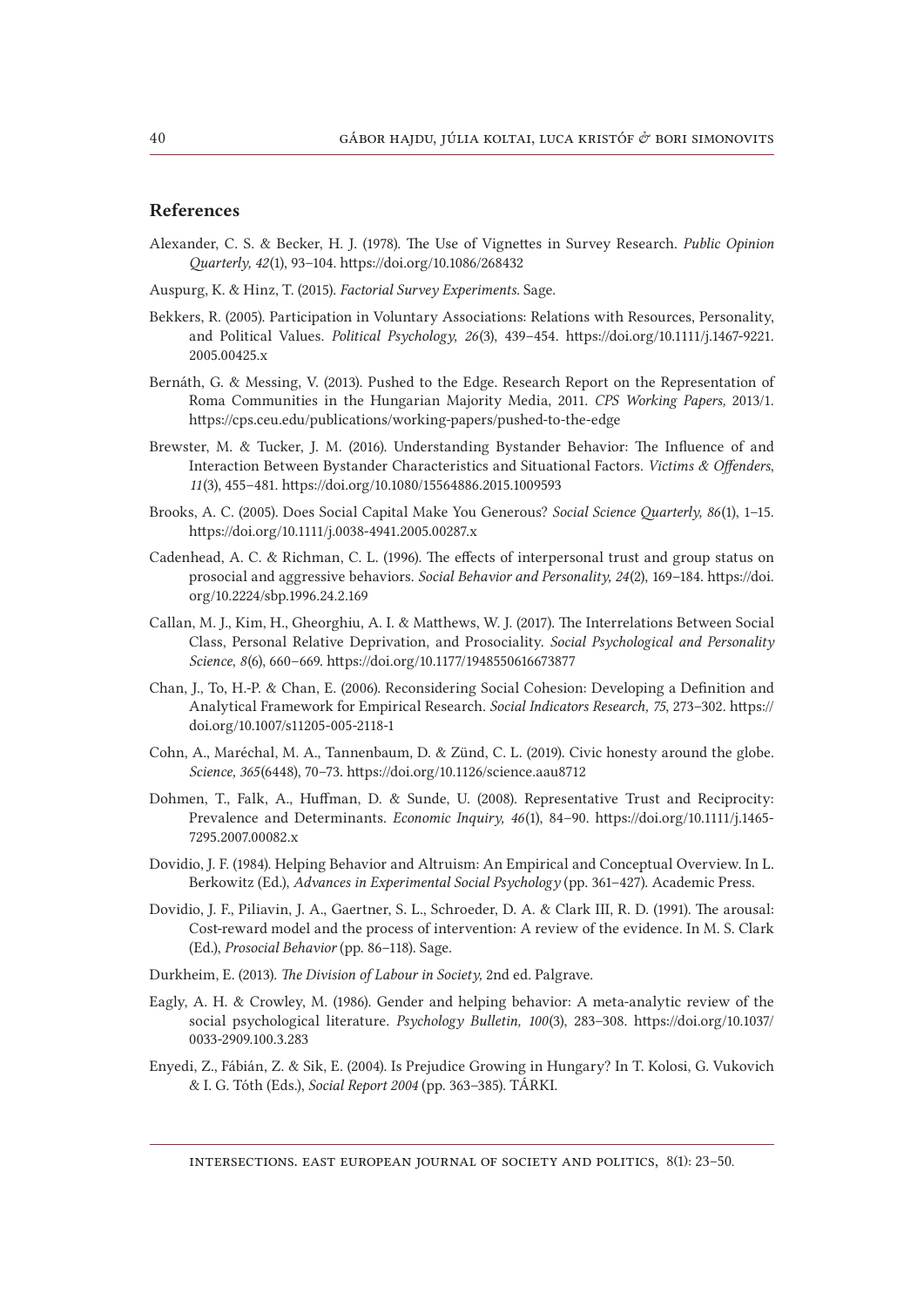- Fischer, P., Greitemeyer, T., Pollozek, F. & Frey, D. (2006). The unresponsive bystander: Are bystanders more responsive in dangerous emergencies? *European Journal of Social Psychology*, *36*(2), 267–278. https://doi.org/10.1002/ejsp.297
- Fisher, R. J. (1993). Social Desirability Bias and the Validity of Indirect Questioning. *Journal of Consumer Research, 20*(2), 303–315. https://doi.org/10.1086/209351
- Fonseca, X., Lukosch, S., Brazier, F., 2019. Social cohesion revisited: a new definition and how to characterize it. *Journal of Consumer Research*. 32, 231–253. [https://doi.org/10.1080/13511610.2018.](https://doi.org/10.1080/13511610.2018.1497480) [1497480](https://doi.org/10.1080/13511610.2018.1497480)
- Fritzsche, B. A., Finkelstein, M. A., Penner, L. A. (2000). To help or not to help: Capturing individuals' decision policies. *Social Behavior and Personality, 28*(6), 561–578. [https://doi.org/](https://doi.org/10.2224/sbp.2000.28.6.561) [10.2224/sbp.2000.28.6.561](https://doi.org/10.2224/sbp.2000.28.6.561)
- Gaertner, S. L. & Bickman, L. (1971). Effects of race on the elicitation of helping behavior: The wrong number technique. *Journal of Personality and Social Psychology, 20*(2), 218–222. https:// doi.org/10.1037/h0031681
- Ganzeboom, H. B. G. & Treiman, D. J. (1996). Internationally Comparable Measures of Occupational Status for the 1988 International Standard Classification of Occupations. *Social Science Research, 25*(3), 201–239. https://doi.org/10.1006/ssre.1996.0010
- Giczi, J. & Sik, E. (2009). Trust and social capital in contemporary Europe. In I. G. Tóth (Ed.), *TÁRKI European Social Report 2009* (pp. 63–82)*.* TÁRKI Social Research Institute.
- Gneezy, U., List, J. & Price, M. K. (2012). Toward an Understanding of Why People Discriminate: Evidence from a Series of Natural Field Experiments. *National Bureau of Economic Research Working Paper,* No. 17855. https://doi.org/10.3386/w17855
- Granovetter, M. S. (1973). The Strength of Weak Ties. *American Journal of Sociology, 78*(6), 1360– 1380. https://doi.org/10.1086/225469
- Green, A., Janmaat, G. & Cheng, H. (2011). Social Cohesion: Converging and Diverging Trends. *National Institute Economic Review, 215,* R6–R22. https://doi.org/10.1177/0027950111401140
- Healy, K. (2000). Embedded Altruism: Blood Collection Regimes and the European Union's Donor Population. *American Journal of Sociology, 105*(6), 1633–1657. https://doi.org/10.1086/210468
- Heider, F. (1958). *The Psychology of Interpersonal Relations.* Wiley.
- Highhouse, S. & Gillespie, J. Z. (2008). Do Samples Really Matter That Much? In C. E. Lance & R. J. Vandenberg (Eds.), *Statistical and Methodological Myths and Urban Legends: Doctrine, Verity and Fable in the Organizational and Social Sciences* (pp. 247–266)*.* Routledge.
- Hox, J. J., Kreft, I. G. G. & Hermkens, P. L. J. (1991). The Analysis of Factorial Surveys. *Sociological Methods & Research, 19*(4), 493–510. https://doi.org/10.1177/0049124191019004003
- Ioannidis, J. P. A. (2005). Why Most Published Research Findings Are False. *PLoS Medicine, 2*(8), e124. https://doi.org/10.1371/journal.pmed.0020124
- Irwin, K. (2009). Prosocial behavior across cultures: The effects of institutional versus generalized trust. In S. R. Thye & E. J. Lawler (Eds.), *Altruism and Prosocial Behavior in Groups* (pp. 165–198). Emerald. [https://doi.org/10.1108/S0882-6145\(2009\)0000026010](https://doi.org/10.1108/S0882-6145%282009%290000026010)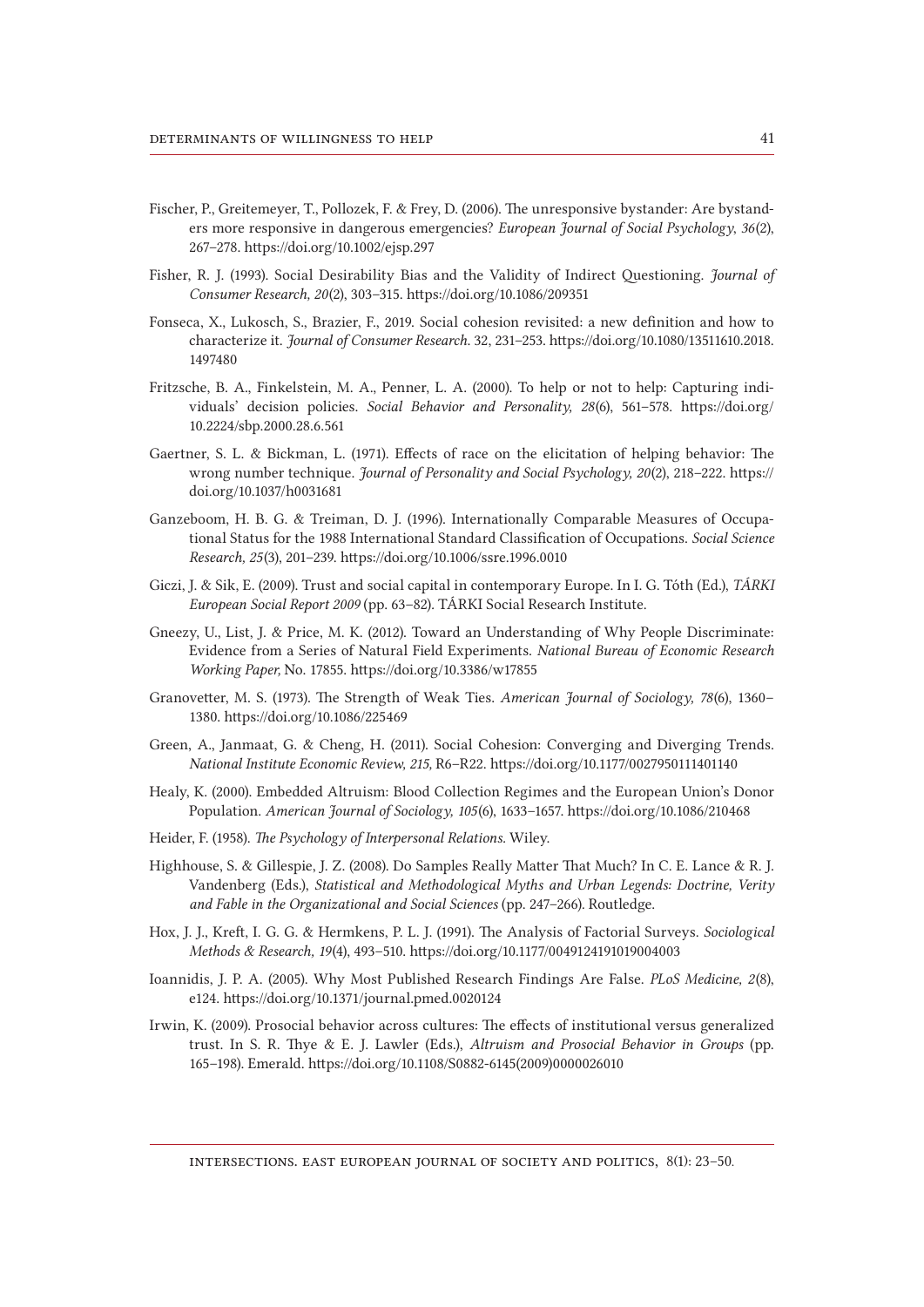- Jasso, G. (2006). Factorial Survey Methods for Studying Beliefs and Judgments. *Sociological Methods & Research, 34*(3), 334–423. https://doi.org/10.1177/0049124105283121
- Jasso, G. (1978). On the Justice of Earnings: A New Specification of the Justice Evaluation Function. *American Journal of Sociology, 83*(6), 1398–1419. https://doi.org/10.1086/226706
- Jenkins, L. N. & Nickerson, A. B. (2017). Bullying participant roles and gender as predictors of bystander intervention. *Aggressive Behavior, 43*(3), 281–290. https://doi.org/10.1002/ab.21688
- Jenson, J. (2010). *Defining and measuring social cohesion*. Commonwealth Secretariat & United Nations Research Institute for Social Development. [https://www.files.ethz.ch/isn/151856/](https://www.files.ethz.ch/isn/151856/Jenson%2520ebook.pdf) [Jenson%20ebook.pdf](https://www.files.ethz.ch/isn/151856/Jenson%2520ebook.pdf)
- Keller, T. (2009). On the social norms regulating economic morality norms obeyed and norms defied. In I. G. Tóth (Ed.), *TÁRKI European Social Report 2009* (pp. 151–162)*.* TÁRKI Social Research Institute.
- Kolm, S.-C. & Ythier, J. M. (Eds.) (2006). *Handbook of the Economics of Giving, Altruism and Reciprocity: Foundations.* Elsevier.
- Korndörfer, M., Egloff, B. & Schmukle, S. C. (2015). A Large Scale Test of the Effect of Social Class on Prosocial Behavior. *PLoS ONE, 10*(7), e0133193. https://doi.org/10.1371/journal.pone.0133193
- Kraus, M. W. & Callaghan, B. (2016). Social Class and Prosocial: The Moderating Role of Public Versus Private Contexts. *Social Psychological and Personality Science*, *7*(8), 769–777. [https://doi.](https://doi.org/10.1177/1948550616659120) [org/10.1177/1948550616659120](https://doi.org/10.1177/1948550616659120)
- Krumpal, I. (2013). Determinants of social desirability bias in sensitive surveys: a literature review. *Quality & Quantity, 47,* 2025–2047. https://doi.org/10.1007/s11135-011-9640-9
- Latané, B. & Darley, J. M. (1970). *The Unresponsive Bystander: Why Doesn't He Help?* Appleton-Century Crofts.
- Lauder, W. (2002). Factorial survey methods: A valuable but under-utilised research method in nursing research? *Nursing Times Research, 7*(1), 35–43. [https://doi.org/10.1177/136140960200](https://doi.org/10.1177/136140960200700106) [700106](https://doi.org/10.1177/136140960200700106)
- Maxwell, S. E. 2004. The Persistence of Underpowered Studies in Psychological Research: Causes, Consequences, and Remedies. *Psychological Methods, 9*(2), 147–163. [https://doi.org/10.1037/](https://doi.org/10.1037/1082-989X.9.2.147) [1082-989X.9.2.147](https://doi.org/10.1037/1082-989X.9.2.147)
- Nettle, D., Colléony, A. & Cockerill, M. (2011). Variation in Cooperative Behaviour within a Single City. *PLoS ONE, 6*(10), e26922. https://doi.org/10.1371/journal.pone.0026922
- Örkény, A. & Váradi, L. (2010). Az előítéletes gondolkodás társadalmi beágyazottsága nemzetközi összehasonlításban (Social Embeddedness of Prejudicial Thinking: An International Comparison). *Alkalmazott Pszichológia, 12*(1–2), 29–46.
- Peterson, R. A. (2001). On the Use of College Students in Social Science Research: Insights from a Second-Order Meta-analysis. *Journal of Consumer Research, 28*(3), 450–461. [https://doi.org/](https://doi.org/10.1086/323732) [10.1086/323732](https://doi.org/10.1086/323732)
- Piff, P. K., Kraus, M. W., Côté, S., Cheng, B. H. & Keltner, D. (2010). Having less, giving more: The influence of social class on prosocial behavior. *Journal of Personality and Social Psychology, 99*(5), 771–784. https://doi.org/10.1037/a0020092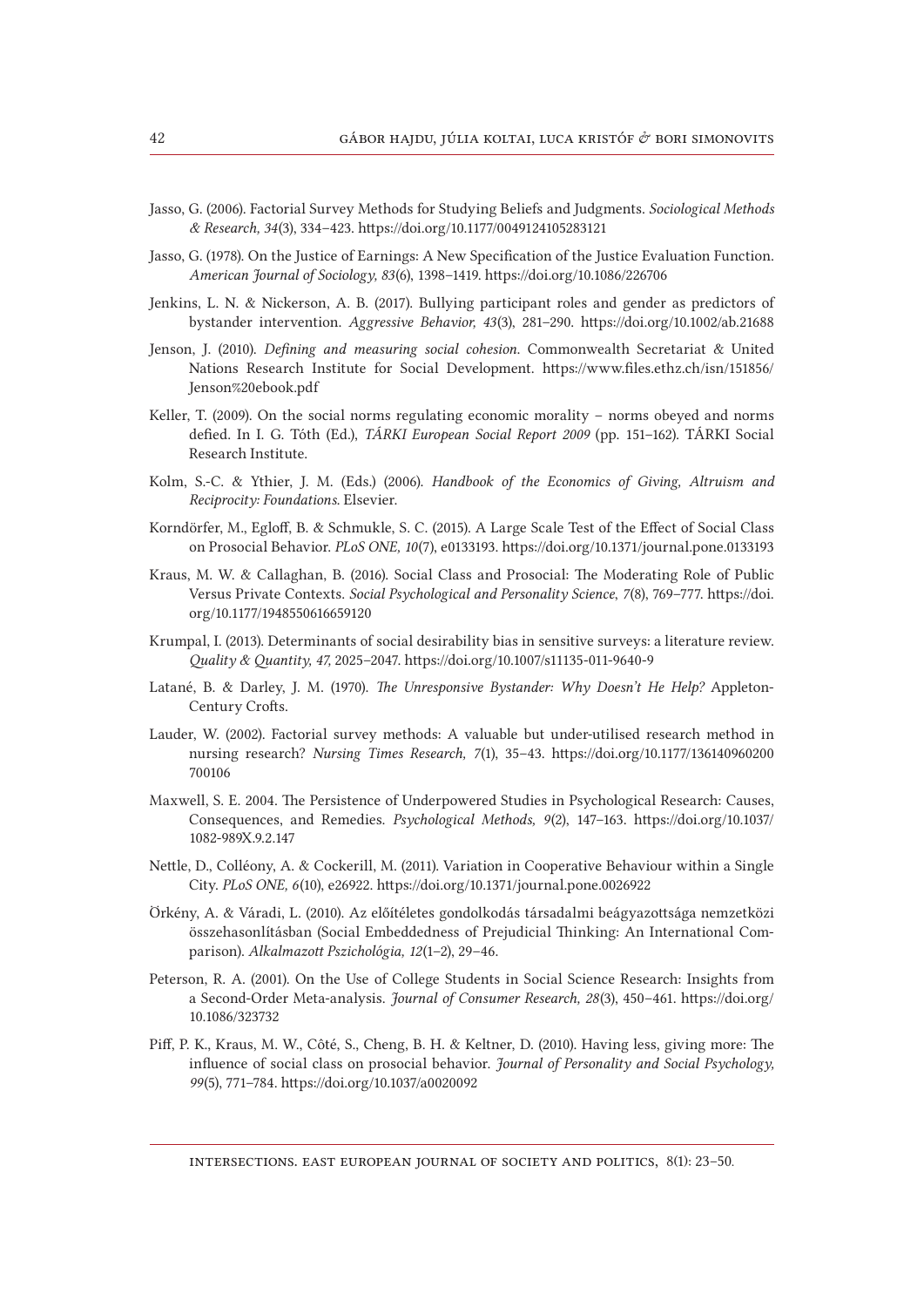- Piff, P. K., Stancato, D. M., Côté, S., Mendoza-Denton, R. & Keltner, D. (2012). Higher social class predicts increased unethical behavior. *Proceedings of the National Academy of Sciences, 109*(11), 4086–4091. https://doi.org/10.1073/pnas.1118373109
- Piliavin, I. M., Piliavin, J. A. & Rodin, J. (1975). Costs, diffusion, and the stigmatized victim. *Journal of Personality and Social Psychology, 32*(3), 429–438. https://doi.org/10.1037/h0077092
- Piliavin, J. A., Dovidio, J. F., Gaertner, S.L. & Clark, R.D. (1981). *Emergency Intervention.* Academic Press.
- Rossi, P. H. (1979). Vignette Analysis: Uncovering the Normative Structure of Complex Judgements. In R. K. Merton, J. S. Coleman & P. H. Rossi (Eds.), *Qualitative and Quantitative Social Research: Papers in Honor of Paul F. Lazarsfeld* (pp. 176–186). Free Press.
- Rossi, P. H. & Anderson, A. B. (1982). The factorial survey approach: An introduction. In P. H. Rossi & S. L. Nock (Eds.), *Measuring Social Judgments: The Factorial Survey Approach* (pp. 15–68)*.* Sage.
- Saucier, D. A., Miller, C. T. & Doucet, N. (2005). Differences in Helping Whites and Blacks: A Meta-Analysis. *Personality and Social Psychology Review, 9*(1), 2–16. [https://doi.org/10.1207/](https://doi.org/10.1207/s15327957pspr0901_1) [s15327957pspr0901\\_1](https://doi.org/10.1207/s15327957pspr0901_1)
- Schiefer, D. & van der Noll, J. (2017). The Essentials of Social Cohesion: A Literature Review. *Social Indicators Research, 132,* 579–603. https://doi.org/10.1007/s11205-016-1314-5
- Schram, A. (2005). Artificiality: The tension between internal and external validity in economic experiments. *Journal of Economic Methodology, 12*(2), 225–237. [https://doi.org/10.1080/13501780](https://doi.org/10.1080/13501780500086081) [500086081](https://doi.org/10.1080/13501780500086081)
- Schroeder, D. A., Penner, L. A., Dovidio, J. F. & Piliavin, J. A. (1995). *The Psychology of Helping and Altruism.* McGraw-Hill.
- Sober, E. & Wilson, D. S. (1999). *Unto Others: The Evolution and Psychology of Unselfish Behavior.* Harvard University Press.
- Tolsma, J. & van der Meer, T. W. G. (2017). Losing Wallets, Retaining Trust? The Relationship Between Ethnic Heterogeneity and Trusting Coethnic and Non-coethnic Neighbours and Non-neighbours to Return a Lost Wallet. *Social Indicators Research, 131,* 631–658. [https://doi.](https://doi.org/10.1007/s11205-016-1264-y) [org/10.1007/s11205-016-1264-y](https://doi.org/10.1007/s11205-016-1264-y)
- Van Doesum, N. J., Tybur, J. M. & Van Lange, P. A. M. (2017). Class impressions: Higher social class elicits lower prosociality. *Journal of Experimental Social Psychology, 68,* 11–20. [https://doi.org/](https://doi.org/10.1016/j.jesp.2016.06.001) [10.1016/j.jesp.2016.06.001](https://doi.org/10.1016/j.jesp.2016.06.001)
- Wallander, L. (2009). 25 years of factorial surveys in sociology: A review. *Social Science Research, 38*(3), 505–520. https://doi.org/10.1016/j.ssresearch.2009.03.004
- Wickham, J. (2017). *Unequal Europe: Social Divisions and Social Cohesion in an Old Continent*. Routledge.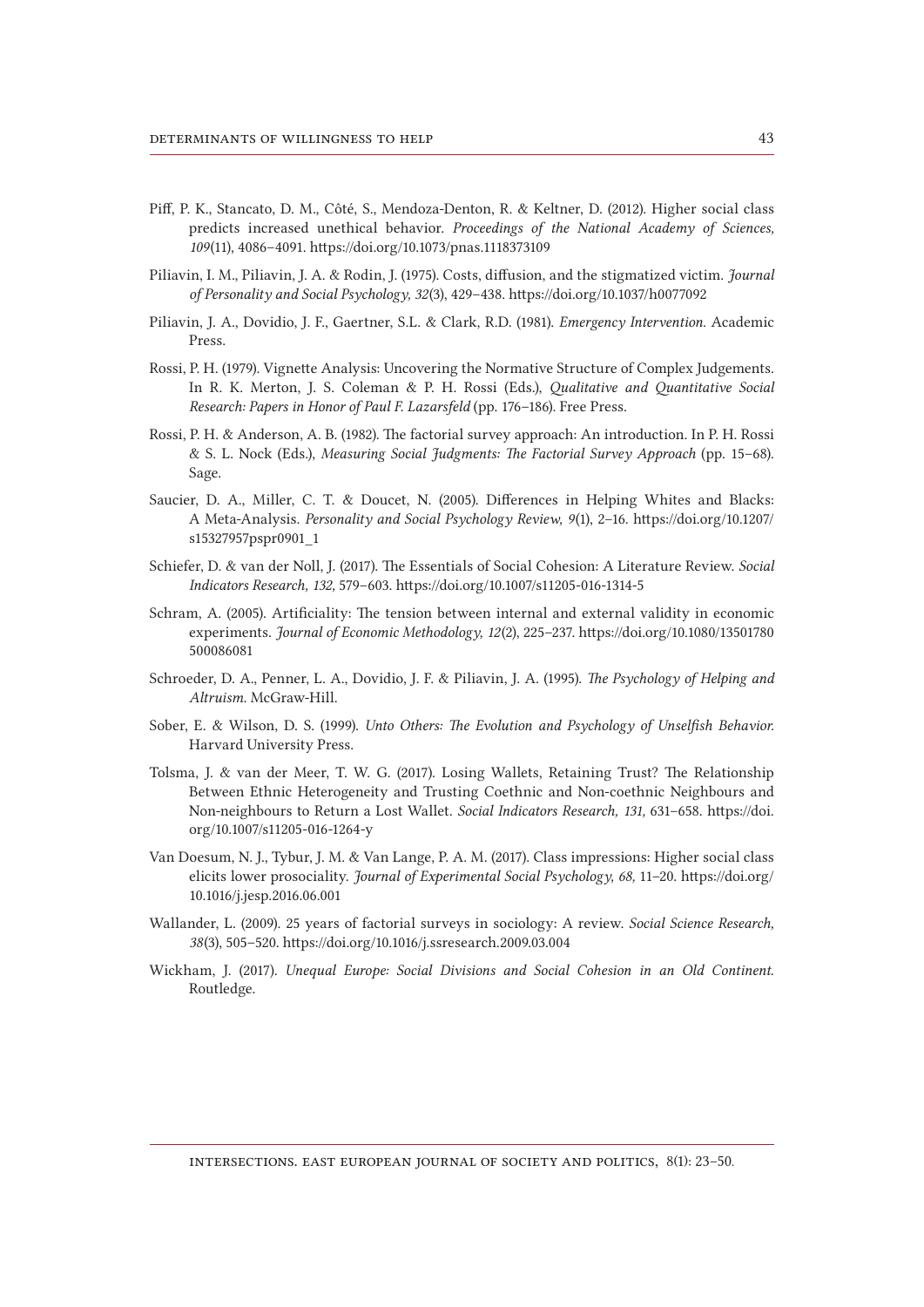## Appendix

# Mean SD Min Max N Level of situation Dropped wallet 1 0.123 0.328 0 1 5937 Directions 1 0.157 0.364 0 1 5937 Lost ID  $\begin{array}{|c|c|c|c|c|c|c|c|c|} \hline \end{array}$  0.148 0.355 0 1 1 5937 Ambulance 1 0.105 0.307 0 1 5937 Doctor's office 1 0.094 0.292 0 1 5937 Testimony 1 0.123 0.328 0 1 5937 Banknote 1 0.113 0.317 0 1 5937 Mobile phone call  $\begin{array}{|c|c|c|c|c|c|c|c|c|} \hline 0.137 & 0.344 & 0 & 1 & 5937 \ \hline \end{array}$ Woman 1 0.503 0.500 0 1 5937 Age 14.213 13.778 20 62 5937 Prestige of profession 12.034 7.480 1 25 5937 Roma 1 0.218 0.413 0 1 5937 Village 1 0.283 0.450 0 1 5937 Small town 0.200 0.400 0 1 5937 Bigger city 0.299 0.458 0 1 5937 Capital 1 0.219 0.413 0 1 5937 Level of respondent Woman 1 0.543 0.498 0 1 5937 Age 18 13.481 17.775 18 92 5937 Education: Primary 1 0.220 0.414 0 1 5937 Education: Vocational 0.315 0.465 0 1 5937 Education: Secondary 1 0.305 0.460 0 1 5937 Education: Tertiary 1 0.160 0.367 0 1 5937 Village 1 0.293 0.455 0 1 5937 Town 1 0.284 0.451 0 1 5937 Bigger city **b** 0.224 0.417 0 1 5937 Trust in others 1.760 2.325 0 10 5937 Trust in police  $\begin{vmatrix} 5.422 & 2.448 & 0 & 10 \\ 0 & 10 & 5937 \end{vmatrix}$ Roma 1 0.071 0.257 0 1 5937

#### Table A1 Summary statistics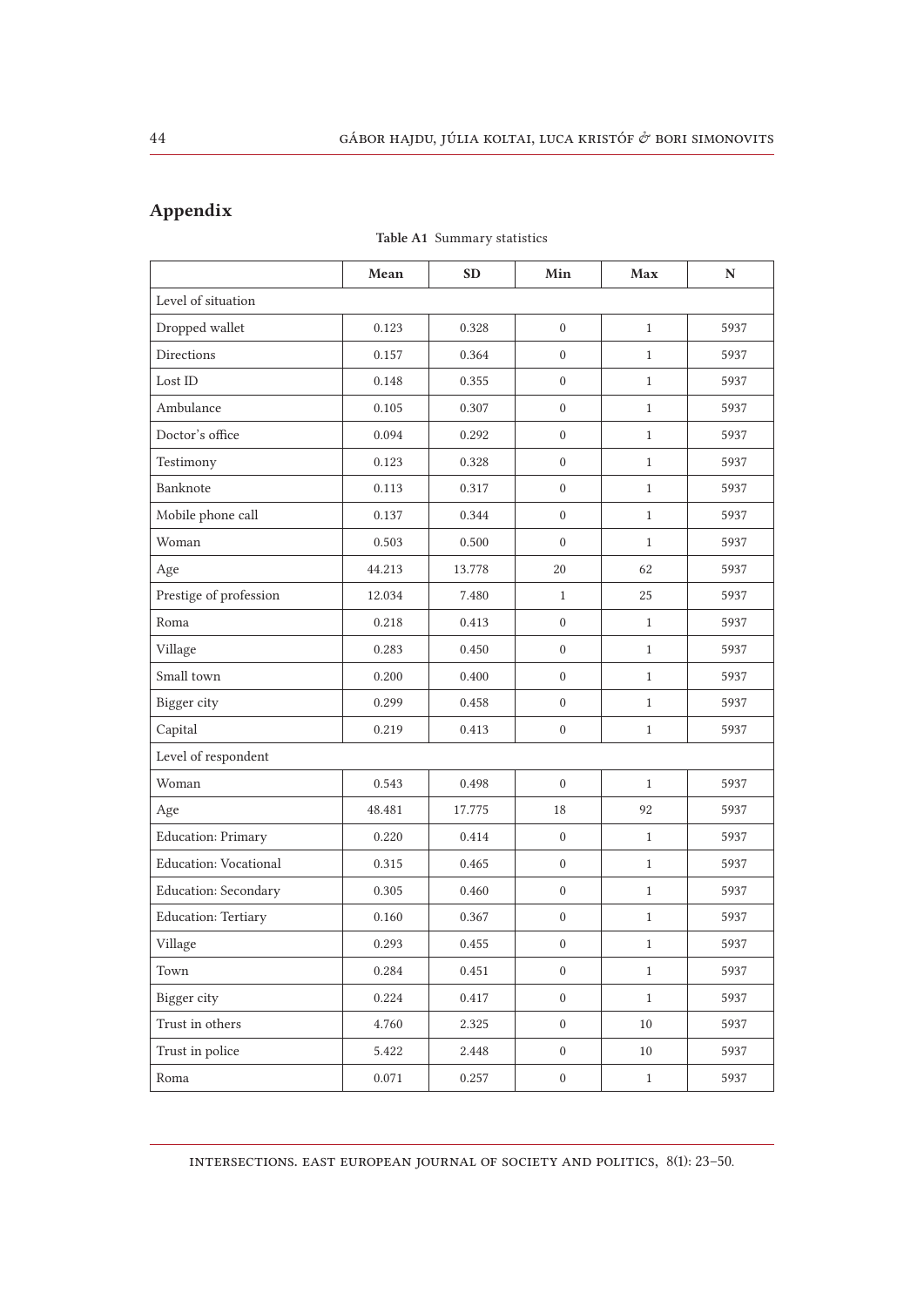| Working                     | 0.535 | 0.499 | $\theta$ | 1            | 5937 |
|-----------------------------|-------|-------|----------|--------------|------|
| Retired                     | 0.282 | 0.450 | $\theta$ | $\mathbf{1}$ | 5937 |
| Unemployed                  | 0.060 | 0.237 | $\theta$ | $\mathbf{1}$ | 5937 |
| Student                     | 0.057 | 0.233 | $\theta$ | 1            | 5937 |
| Other                       | 0.065 | 0.247 | $\theta$ | $\mathbf{1}$ | 5937 |
| Severe material deprivation | 0.261 | 0.439 | $\theta$ | 1            | 5937 |
| Single                      | 0.310 | 0.462 | $\theta$ | 1            | 5937 |
| Married                     | 0.422 | 0.494 | $\theta$ | 1            | 5937 |
| Divorced                    | 0.141 | 0.348 | $\theta$ | 1            | 5937 |
| Widowed                     | 0.127 | 0.333 | $\theta$ |              | 5937 |

## Supplementary table

|  | Table S1 Effects on willingness to help, multilevel models |
|--|------------------------------------------------------------|
|--|------------------------------------------------------------|

|                                               | (1)      |           |       |          | (2)       |       | (3)      |           |              |
|-----------------------------------------------|----------|-----------|-------|----------|-----------|-------|----------|-----------|--------------|
|                                               | B        | <b>SE</b> | p     | B        | <b>SE</b> | p     | B        | <b>SE</b> | $\mathbf{p}$ |
| Cost of helping (ref.cat.: Low)               |          |           |       |          |           |       |          |           |              |
| Medium                                        | $-1.511$ | (0.144)   | 0.000 | $-1.512$ | (0.144)   | 0.000 | $-1.541$ | (0.147)   | 0.000        |
| High                                          | $-2.903$ | (0.153)   | 0.000 | $-2.906$ | (0.153)   | 0.000 | $-2.928$ | (0.165)   | 0.000        |
| Cost of not receiving help<br>(ref.cat.: Low) |          |           | 0.000 |          |           | 0.000 |          |           | 0.000        |
| Medium                                        | 1.602    | (0.161)   | 0.000 | 1.607    | (0.160)   | 0.000 | 1.575    | (0.174)   | 0.000        |
| High                                          | 2.698    | (0.233)   | 0.000 | 2.702    | (0.232)   | 0.000 | 2.673    | (0.245)   | 0.000        |
| Level of situation controls                   | no       |           |       | no       |           |       | yes      |           |              |
| Level of respondent<br>controls               | no       |           |       | yes      |           |       | yes      |           |              |
| Variance components                           |          |           |       |          |           |       |          |           |              |
| Var(decks)                                    | 0.150    | (0.037)   | 0.000 | 0.109    | (0.030)   | 0.000 | 0.117    | (0.032)   | 0.000        |
| Var(respondents)                              | 2.902    | (0.150)   | 0.000 | 2.384    | (0.129)   | 0.000 | 2.386    | (0.129)   | 0.000        |
| Var(residual)                                 | 4.521    | (0.104)   | 0.000 | 4.521    | (0.104)   | 0.000 | 4.496    | (0.103)   | 0.000        |
| <b>AIC</b>                                    | 27332.8  |           |       | 27282.4  |           |       | 27252.1  |           |              |
| N                                             | 5937     |           |       | 5937     |           |       | 5937     |           |              |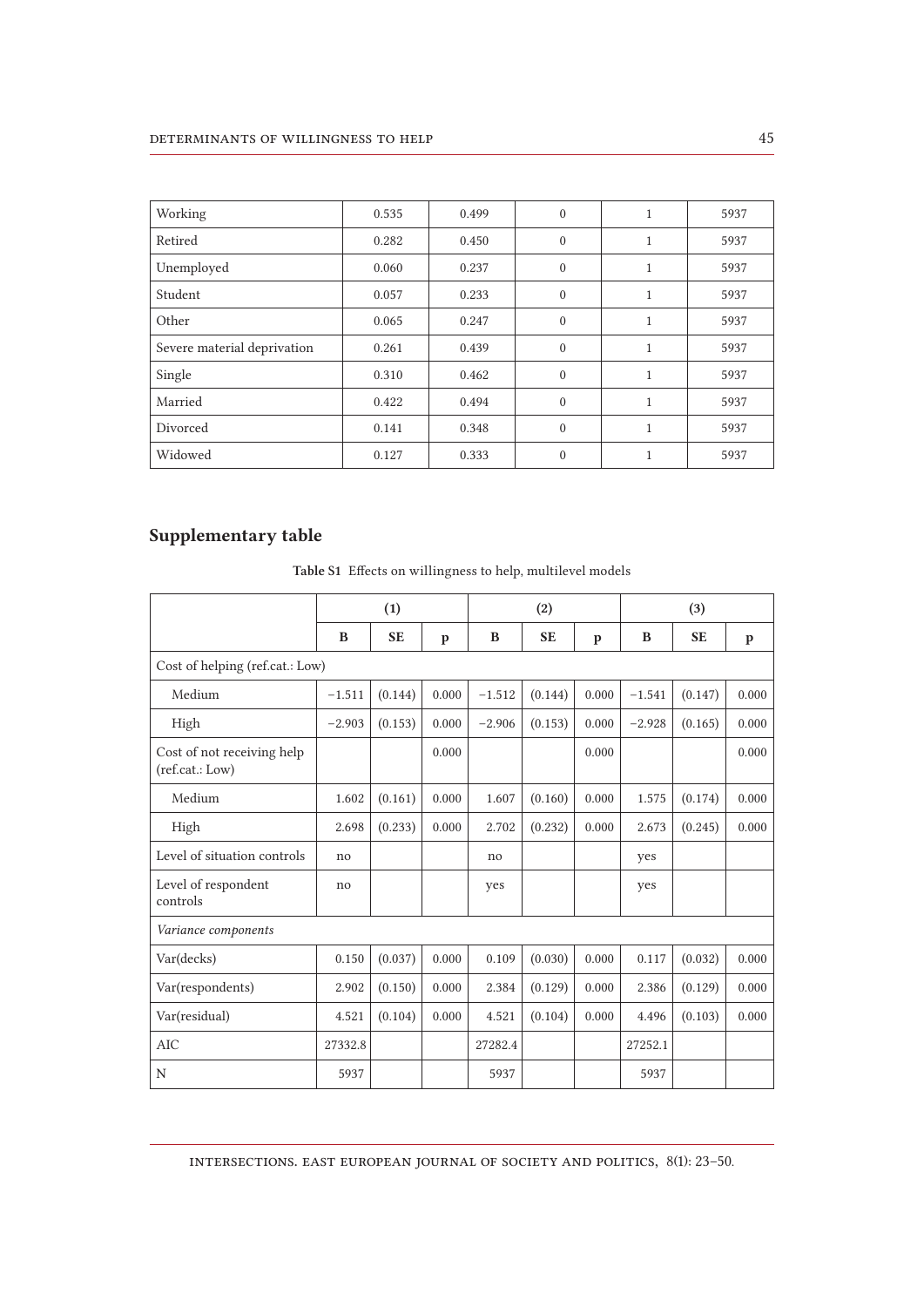| Į      |  |
|--------|--|
|        |  |
|        |  |
|        |  |
|        |  |
|        |  |
|        |  |
|        |  |
|        |  |
|        |  |
|        |  |
|        |  |
|        |  |
|        |  |
|        |  |
|        |  |
|        |  |
|        |  |
| ֚֘֝֕   |  |
| j      |  |
|        |  |
|        |  |
|        |  |
|        |  |
|        |  |
|        |  |
|        |  |
|        |  |
|        |  |
|        |  |
| l      |  |
|        |  |
|        |  |
|        |  |
|        |  |
|        |  |
| l      |  |
| י<br>ו |  |
|        |  |
|        |  |
| ֡֡֡    |  |
|        |  |
|        |  |
|        |  |
|        |  |
|        |  |
|        |  |
|        |  |
|        |  |
|        |  |
|        |  |
|        |  |
| ֚֘֝֕   |  |
| l      |  |

Table S2: Determinants of willingness to help by situations, multilevel models Table S2: Determinants of willingness to help by situations, multilevel models

|                                        |                     | $\widehat{\Xi}$ |       |              | $\mathcal{L}$  |              |          | $\mathbf{G}$ |       |          | $\bigoplus$ |       |
|----------------------------------------|---------------------|-----------------|-------|--------------|----------------|--------------|----------|--------------|-------|----------|-------------|-------|
|                                        |                     | Directions      |       |              | Dropped wallet |              |          | LossID       |       |          | Ambulance   |       |
|                                        | $\mathbf{B}$        | SE <sub></sub>  | P     | $\mathbf{r}$ | SE <sub></sub> | $\mathbf{p}$ | ≏        | SE           | P     | ≏        | SE          | ≏     |
| Level of situation                     |                     |                 |       |              |                |              |          |              |       |          |             |       |
| Woman                                  | 23<br>0.1           | (0.093)         | 0.183 | 0.102        | (0.149)        | 0.493        | $-0.035$ | (0.058)      | 0.545 | $-0.019$ | (0.122)     | 0.876 |
| Age                                    | $-0.004$            | (0.003)         | 0.218 | 0.001        | (0.006)        | 0.820        | $-0.005$ | (0.002)      | 0.007 | $-0.001$ | (0.005)     | 0.749 |
| Prestige of profession                 | 0.004               | (0.007)         | 0.607 | $-0.006$     | (0.011)        | 0.583        | $-0.006$ | (0.005)      | 0.176 | 0.021    | (0.008)     | 0.011 |
| Roma                                   | $-0.416$            | (0.107)         | 0.000 | $-0.340$     | (0.152)        | 0.025        | $-0.030$ | (0.059)      | 0.607 | $-0.256$ | (0.155)     | 0.098 |
| Place of residence (ref.cat.: Capital) |                     |                 |       |              |                |              |          |              |       |          |             |       |
| Village                                | 29<br>$-0.1$        | (0.129)         | 0.316 | $-0.150$     | (0.150)        | 0.318        | 0.110    | (0.074)      | 0.139 | 0.046    | (0.241)     | 0.850 |
| Smaller town                           | 38<br>$\frac{1}{2}$ | (0.136)         | 0.309 | 0.059        | (0.328)        | 0.858        | 0.092    | (0.102)      | 0.370 | 0.116    | (0.201)     | 0.566 |
| Bigger city                            | $-0.285$            | (0.119)         | 0.016 | $-0.201$     | (0.227)        | 0.377        | 0.013    | (0.085)      | 0.877 | 0.054    | (0.157)     | 0.732 |
| Level of respondent                    |                     |                 |       |              |                |              |          |              |       |          |             |       |
| Woman                                  | $-0.034$            | (0.223)         | 0.880 | 0.167        | (0.238)        | 0.483        | 0.231    | (0.309)      | 0.454 | $-0.096$ | (0.225)     | 0.669 |
| Age                                    | 0.006               | (0.011)         | 0.553 | $-0.004$     | (0.010)        | 0.679        | 0.016    | (0.012)      | 0.202 | 0.012    | (0.010)     | 0.203 |
| Education (ref.cat.: Primary)          |                     |                 |       |              |                |              |          |              |       |          |             |       |
| Vocational                             | $-0.065$            | (0.285)         | 0.820 | 0.030        | (0.401)        | 0.940        | 0.219    | (0.435)      | 0.615 | 0.082    | (0.360)     | 0.820 |
| Secondary                              | 0.069               | (0.268)         | 0.796 | 0.393        | (0.342)        | 0.250        | 0.127    | (0.433)      | 0.770 | 0.662    | (0.339)     | 0.051 |
| Tertiary                               | 0.560               | (0.385)         | 0.145 | 0.881        | (0.475)        | 0.064        | 1.196    | (0.476)      | 0.012 | 0.906    | (0.464)     | 0.051 |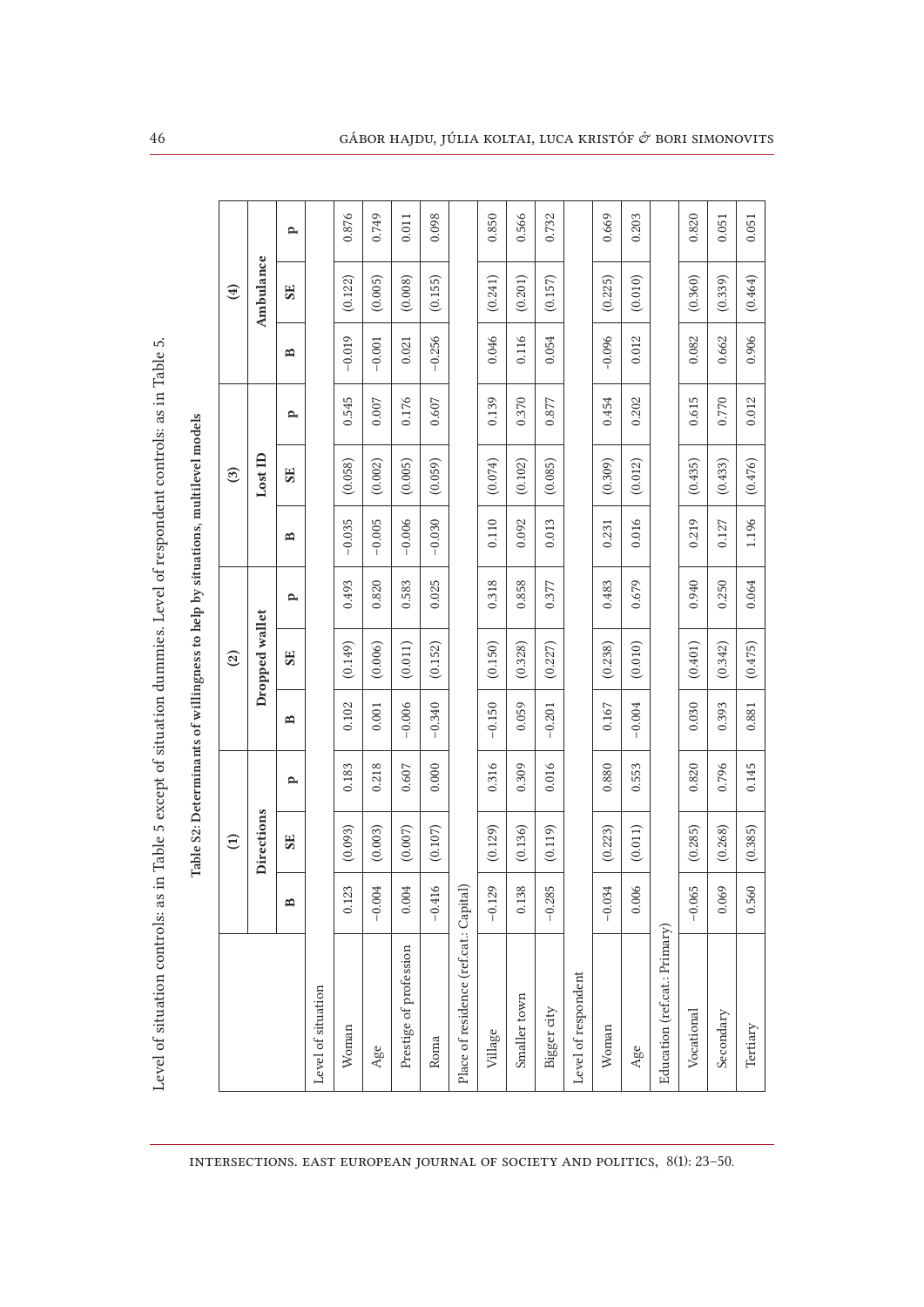|                                         |                          | $\widehat{E}$  |       |              | $\widehat{c}$  |              |          | $\mathfrak{S}$ |              |          | $\bigoplus$ |              |
|-----------------------------------------|--------------------------|----------------|-------|--------------|----------------|--------------|----------|----------------|--------------|----------|-------------|--------------|
|                                         |                          | Directions     |       |              | Dropped wallet |              |          | LossID         |              |          | Ambulance   |              |
|                                         | $\mathbf{p}$             | SE <sub></sub> | ≏     | $\mathbf{r}$ | SE <sub></sub> | $\mathbf{p}$ | ≏        | SE             | $\mathbf{p}$ | ≏        | SE          | $\mathbf{p}$ |
| Place of residence (ref.cat.: Capital)  |                          |                |       |              |                |              |          |                |              |          |             |              |
| Village                                 | 50<br>0.4                | (0.263)        | 0.087 | 0.496        | (0.388)        | 0.201        | 1.206    | (0.356)        | 0.001        | 1.563    | (0.273)     | 0.000        |
| Town                                    | 53<br>$\overline{0}$ .   | (0.245)        | 0.531 | 0.336        | (0.282)        | 0.234        | 0.920    | (0.279)        | 0.001        | 1.330    | (0.328)     | 0.000        |
| Bigger city                             | 54<br>$\overline{0}$     | (0.384)        | 0.689 | 0.282        | (0.365)        | 0.440        | 0.565    | (0.352)        | 0.109        | 1.528    | (0.355)     | 0.000        |
| Trust in others                         | 42<br>$-0.0$             | (0.035)        | 0.233 | $-0.088$     | (0.051)        | 0.082        | 0.105    | (0.055)        | 0.058        | 0.018    | (0.058)     | 0.762        |
| Trust in police                         | 56<br>$\overline{0}$ .   | (0.043)        | 0.192 | 0.039        | (0.048)        | 0.414        | 0.092    | (0.042)        | 0.027        | 0.131    | (0.046)     | 0.004        |
| Roma                                    | $\mathfrak{S}$<br>0.4    | (0.575)        | 0.484 | $-0.025$     | (0.787)        | 0.975        | $-0.537$ | (0.840)        | 0.522        | 1.475    | (0.369)     | 0.000        |
| Labour force status (ref.cat.: Working) |                          |                |       |              |                |              |          |                |              |          |             |              |
| Retired                                 | 63<br>$\overline{0}$     | (0.308)        | 0.839 | 0.259        | (0.344)        | 0.452        | $-0.414$ | (0.412)        | 0.315        | 0.081    | (0.429)     | 0.849        |
| Unemployed                              | 39<br>0.0                | (0.485)        | 0.937 | $-0.414$     | (0.534)        | 0.438        | $-0.651$ | (0.521)        | 0.211        | $-0.503$ | (0.478)     | 0.293        |
| Student                                 | 0.402                    | (0.541)        | 0.457 | 0.781        | (0.642)        | 0.224        | 0.866    | (0.720)        | 0.229        | 1.015    | (0.507)     | 0.045        |
| Other                                   | 37<br>$-0.0$             | (0.591)        | 0.951 | $-0.421$     | (0.680)        | 0.536        | $-0.395$ | (0.575)        | 0.493        | 0.239    | (0.567)     | 0.673        |
| Severe material depri-<br>vation        | $-0.195$                 | (0.326)        | 0.550 | $-0.505$     | (0.314)        | 0.108        | 0.185    | (0.263)        | 0.482        | $-0.221$ | (0.325)     | 0.497        |
| Marital status (ref.cat.: Single)       |                          |                |       |              |                |              |          |                |              |          |             |              |
| Married                                 | $\frac{8}{18}$<br>0.6    | (0.324)        | 0.057 | 0.898        | (0.382)        | 0.019        | 0.882    | (0.377)        | 0.019        | 0.059    | (0.421)     | 0.888        |
| Divorced                                | $\beta$<br>$0.5^{\circ}$ | (0.488)        | 0.301 | 0.584        | (0.438)        | 0.182        | 0.993    | (0.348)        | 0.004        | $-0.645$ | (0.524)     | 0.218        |
| Widowed                                 | $-0.446$                 | (0.562)        | 0.428 | $-0.052$     | (0.689)        | 0.940        | $-0.387$ | (0.598)        | 0.517        | $-1.245$ | (0.701)     | 0.076        |
| Constant                                | 8.244                    | (0.544)        | 0.000 | 7.725        | (0.604)        | 0.000        | 6.856    | (0.598)        | 0.000        | 6.697    | (0.545)     | 0.000        |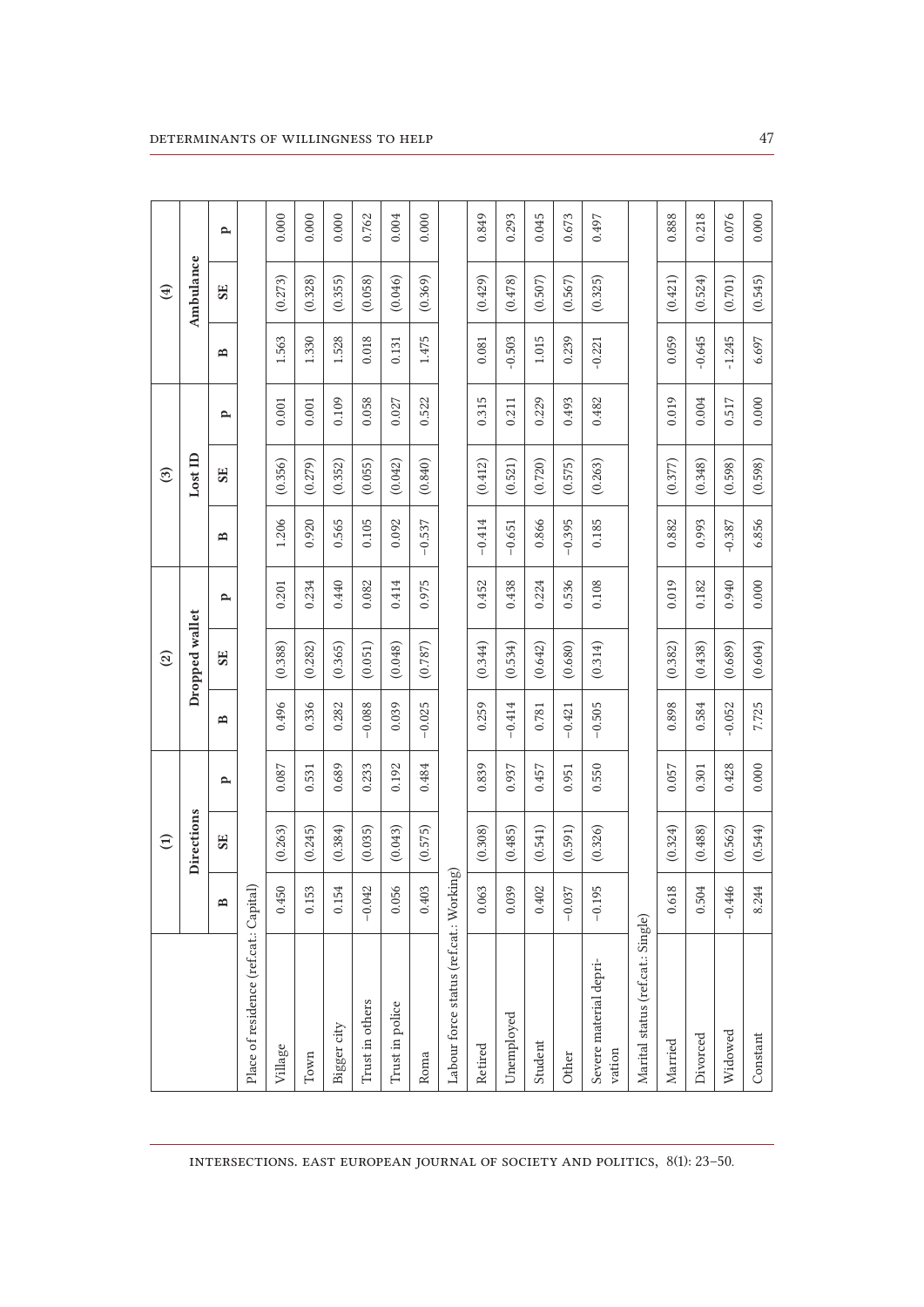|                                        |                      | $\widehat{E}$   |              |              | $\widehat{\omega}$ |              |          | $\mathfrak{S}$  |              |              | $\bigoplus$   |              |
|----------------------------------------|----------------------|-----------------|--------------|--------------|--------------------|--------------|----------|-----------------|--------------|--------------|---------------|--------------|
|                                        |                      | Directions      |              |              | Dropped wallet     |              |          | LossID          |              |              | Ambulance     |              |
|                                        | R                    | SE <sub></sub>  | $\mathbf{p}$ | ≏            | SE <sub></sub>     | $\mathbf{p}$ | ≏        | SE              | $\mathbf{p}$ | ≏            | SE            | $\mathbf{p}$ |
| Variance components                    |                      |                 |              |              |                    |              |          |                 |              |              |               |              |
| Var(decks)                             | ٥<br>0.24            | (0.107)         | 0.108        | 0.031        | (0.079)            | 0.496        | 0.110    | (0.062)         | 0.048        | 0.060        | (0.055)       | 0.121        |
| Var(respondents)                       | ${}^{\circ}$<br>2.36 | (0.223)         | 0.000        | 3.225        | (0.229)            | 0.000        | 3.657    | (0.250)         | 0.000        | 3.007        | (0.244)       | 0.000        |
| Var(residual)                          | Ñ<br>1.12            | (0.099)         | 0.517        | 0.857        | (0.115)            | 0.567        | 0.696    | (0.076)         | 0.098        | 1.673        | (0.166)       | 0.009        |
| <b>AIC</b>                             | ن<br>3542            |                 |              | 2819.2       |                    |              | 3207.8   |                 |              | 2648.6       |               |              |
| Z                                      | 941                  |                 |              | 729          |                    |              | 870      |                 |              | 622          |               |              |
|                                        |                      |                 |              |              |                    |              |          |                 |              |              |               |              |
|                                        |                      | $\overline{5}$  |              |              | $\odot$            |              |          | $\widehat{C}$   |              |              | $\circledast$ |              |
|                                        |                      | Doctor's office |              |              | Testimony          |              |          | <b>Banknote</b> |              |              | Phone call    |              |
|                                        | B                    | <b>SE</b>       | ≏            | $\mathbf{r}$ | SE <sub></sub>     | $\mathbf{p}$ | ≏        | <b>SE</b>       | ≏            | $\mathbf{p}$ | <b>SE</b>     | $\mathbf{p}$ |
| Level of situation                     |                      |                 |              |              |                    |              |          |                 |              |              |               |              |
| Woman                                  | 0.283                | (0.166)         | 0.087        | $-0.051$     | (0.080)            | 0.521        | 0.060    | (0.197)         | 0.761        | 0.175        | (0.134)       | 0.190        |
| Age                                    | 0.001                | (0.005)         | 0.795        | 0.003        | (0.005)            | 0.496        | $-0.007$ | (0.007)         | 0.354        | 0.006        | (0.004)       | 0.160        |
| Prestige of profession                 | Γņ<br>$-0.01$        | (0.005)         | 0.005        | 0.006        | (0.007)            | 0.387        | $-0.029$ | (0.011)         | 0.006        | 0.013        | (0.012)       | 0.295        |
| Roma                                   | $-0.246$             | (0.162)         | 0.128        | 0.015        | (0.208)            | 0.943        | $-0.323$ | (0.195)         | 0.098        | $-0.949$     | (0.105)       | 0.000        |
| Place of residence (ref.cat.: Capital) |                      |                 |              |              |                    |              |          |                 |              |              |               |              |
| Village                                | $-0.033$             | (0.246)         | 0.895        | 0.196        | (0.162)            | 0.225        | $-0.604$ | (0.305)         | 0.048        | $-0.235$     | (0.194)       | 0.225        |
| Smaller town                           | 0.302                | (0.249)         | 0.226        | 0.093        | (0.095)            | 0.332        | 0.005    | (0.324)         | 0.989        | 0.118        | (0.157)       | 0.451        |
| Bigger city                            | $-0.136$             | (0.231)         | 0.557        | 0.049        | (0.170)            | 0.774        | $-0.267$ | (0.271)         | 0.323        | $-0.000$     | (0.164)       | 0.998        |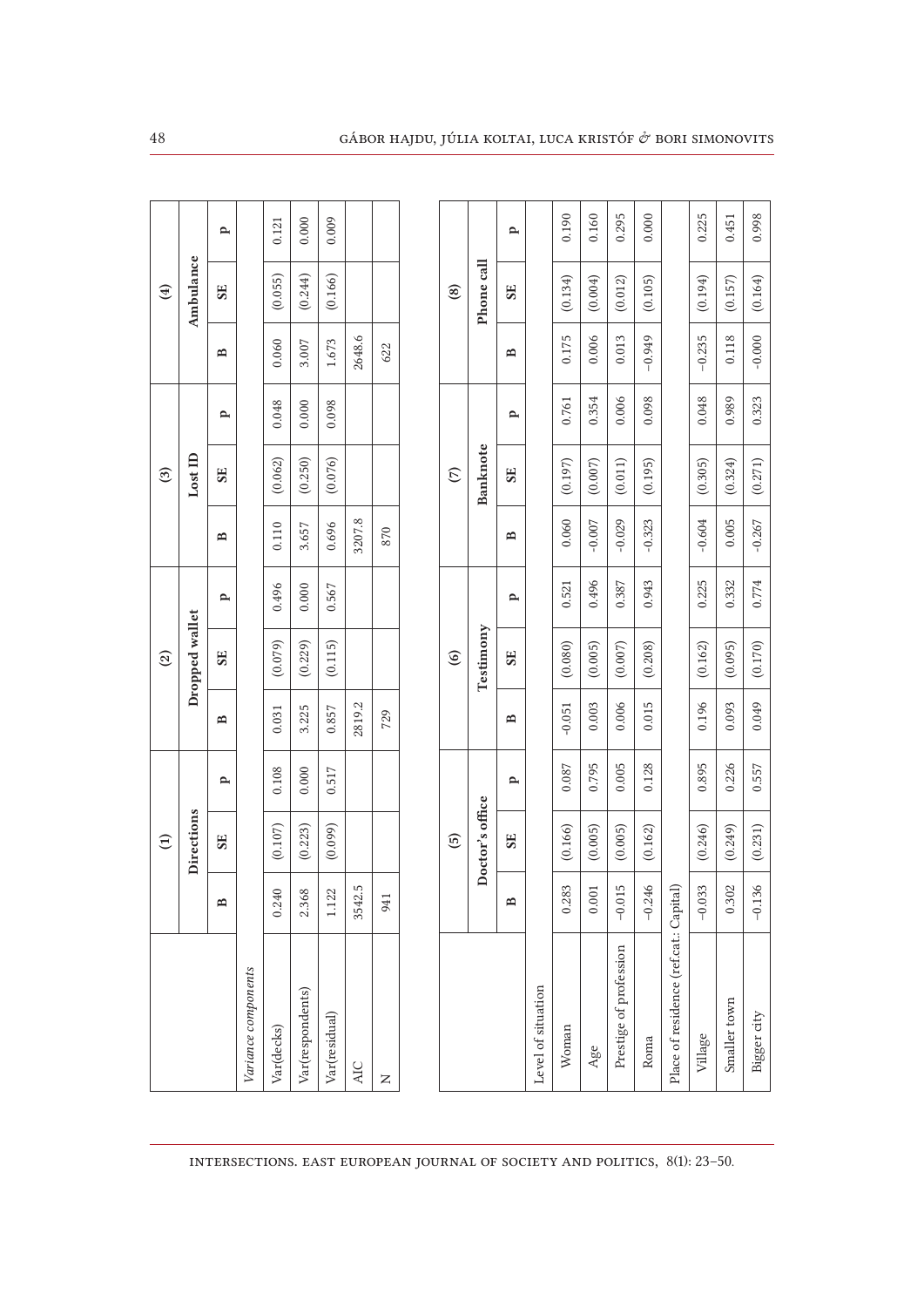|                                         |              | $\widehat{5}$   |       |          | $\odot$   |       |          | $\widehat{C}$  |       |              | $\circled{s}$  |       |
|-----------------------------------------|--------------|-----------------|-------|----------|-----------|-------|----------|----------------|-------|--------------|----------------|-------|
|                                         |              | Doctor's office |       |          | Testimony |       |          | Banknote       |       |              | Phone call     |       |
|                                         | $\mathbf{p}$ | SE <sub></sub>  | ≏     | ≏        | <b>SE</b> | ≏     | ≏        | SE <sub></sub> | ≏     | $\mathbf{r}$ | SE <sub></sub> | ≏     |
| Level of respondent                     |              |                 |       |          |           |       |          |                |       |              |                |       |
| Woman                                   | $-0.190$     | (0.291)         | 0.513 | $-0.116$ | (0.431)   | 0.787 | 0.208    | (0.331)        | 0.530 | $-0.061$     | (0.368)        | 0.868 |
| Age                                     | 0.017        | (0.022)         | 0.427 | 0.012    | (0.022)   | 0.600 | 0.021    | (0.016)        | 0.185 | 0.048        | (0.016)        | 0.003 |
| Education (ref.cat.: Primary)           |              |                 |       |          |           |       |          |                |       |              |                |       |
| Vocational                              | $-0.532$     | (0.344)         | 0.122 | 0.147    | (0.730)   | 0.841 | $-0.014$ | (0.352)        | 0.968 | $-0.449$     | (0.360)        | 0.212 |
| Secondary                               | $-0.497$     | (0.522)         | 0.341 | 0.588    | (0.687)   | 0.392 | $-0.439$ | (0.464)        | 0.344 | $-0.418$     | (0.487)        | 0.391 |
| Tertiary                                | 0.573        | (0.635)         | 0.367 | 1.714    | (0.905)   | 0.058 | 1.180    | (0.813)        | 0.147 | 0.377        | (0.639)        | 0.555 |
| Place of residence (ref.cat.: Capital)  |              |                 |       |          |           |       |          |                |       |              |                |       |
| Village                                 | 0.193        | (0.486)         | 0.691 | 1.184    | (0.376)   | 0.002 | 1.962    | (0.446)        | 0.000 | 1.834        | (0.442)        | 0.000 |
| Town                                    | $-0.102$     | (0.330)         | 0.758 | 1.249    | (0.607)   | 0.040 | 1.172    | (0.544)        | 0.031 | 1.138        | (0.340)        | 0.001 |
| Bigger city                             | 0.384        | (0.372)         | 0.303 | 0.826    | (0.653)   | 0.206 | 1.417    | (0.584)        | 0.015 | 0.967        | (0.505)        | 0.055 |
| Trust in others                         | 0.168        | (0.085)         | 0.047 | 0.065    | (0.111)   | 0.561 | 0.120    | (0.087)        | 0.168 | 0.264        | (0.075)        | 0.000 |
| Trust in police                         | 0.026        | (0.090)         | 0.775 | 0.205    | (0.096)   | 0.033 | 0.268    | (0.061)        | 0.000 | 0.156        | (0.064)        | 0.015 |
| Roma                                    | $-0.024$     | (0.680)         | 0.972 | $-1.236$ | (1.260)   | 0.327 | 2.322    | (0.509)        | 0.000 | 1.237        | (0.627)        | 0.048 |
| Labour force status (ref.cat.: Working) |              |                 |       |          |           |       |          |                |       |              |                |       |
| Retired                                 | 0.087        | (0.636)         | 0.891 | 0.073    | (0.675)   | 0.914 | 0.650    | (0.491)        | 0.185 | $-1.162$     | (0.499)        | 0.020 |
| Unemployed                              | 0.767        | (0.663)         | 0.247 | 0.381    | (0.824)   | 0.643 | 0.239    | (0.683)        | 0.726 | $-0.057$     | (0.599)        | 0.924 |
| Student                                 | 66<br>$-0.2$ | (0.985)         | 0.787 | $-0.400$ | (1.273)   | 0.753 | 0.658    | (0.974)        | 0.499 | 1.081        | (0.695)        | 0.120 |
| Other                                   | $-0.992$     | (0.650)         | 0.127 | 0.757    | (1.034)   | 0.464 | $-0.309$ | (0.956)        | 0.747 | $-0.886$     | (0.863)        | 0.305 |
| Severe material<br>deprivation          | $-0.851$     | (0.512)         | 0.096 | $-0.000$ | (0.541)   | 1.000 | 0.319    | (0.415)        | 0.442 | $-0.065$     | (0.466)        | 0.890 |